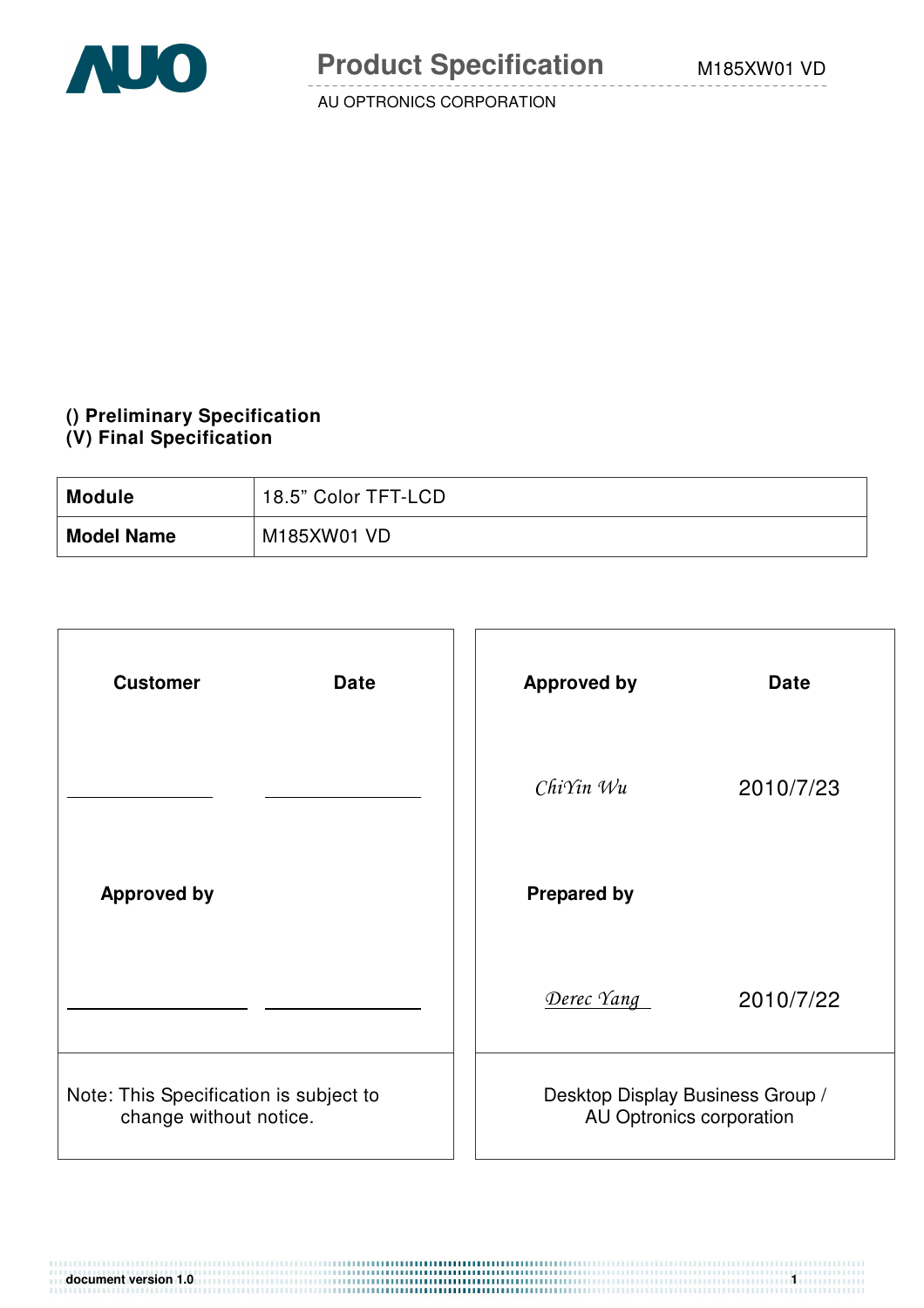

# **Contents**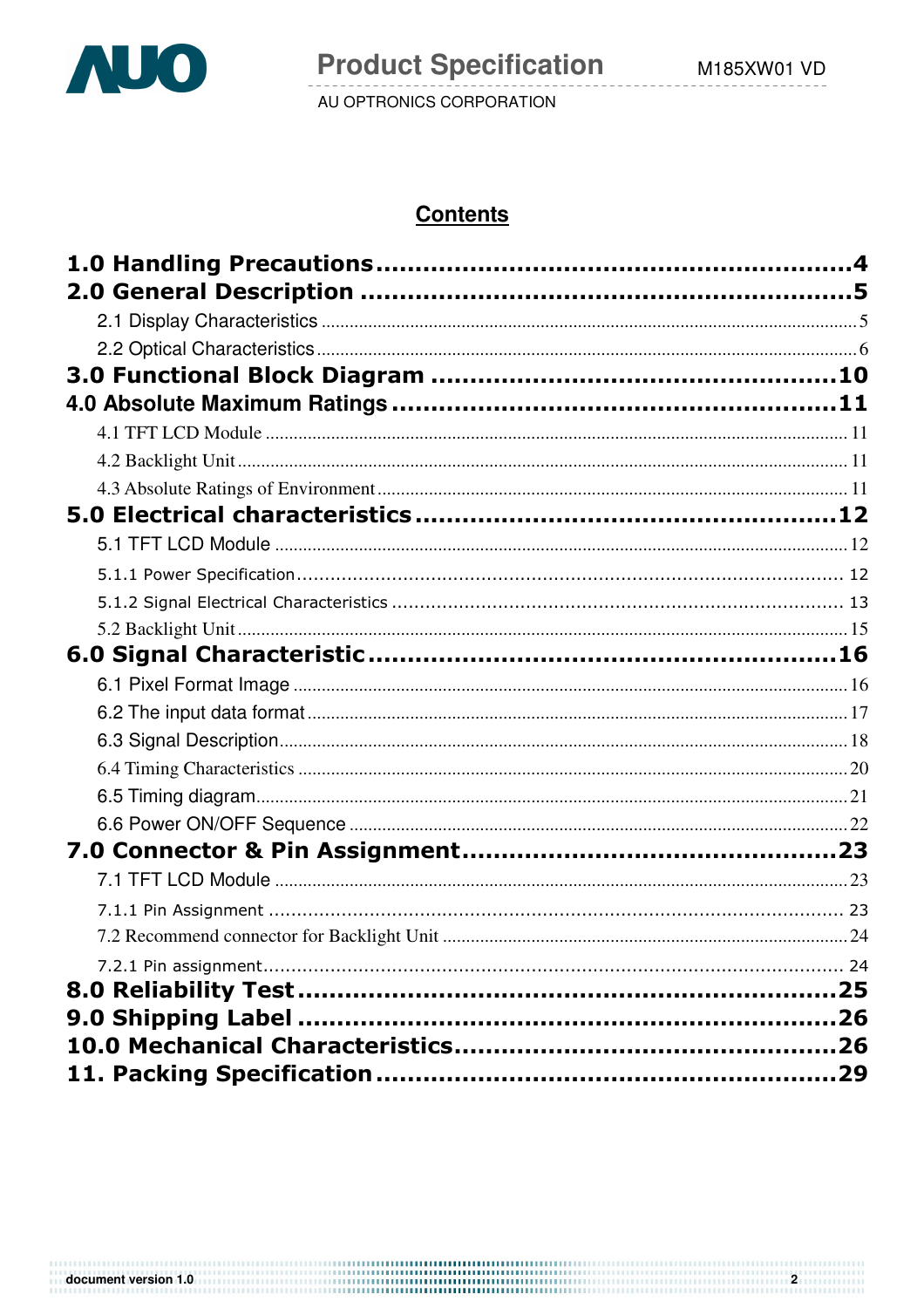

**Product Specification** M185XW01 VD

AU OPTRONICS CORPORATION

# **Record of Revision**

| <b>Version and</b><br><b>Date</b> | Pag<br>e | Old description                                   | <b>New Description</b>                            | Remark           |
|-----------------------------------|----------|---------------------------------------------------|---------------------------------------------------|------------------|
| 0.1<br>2010/4/7                   | All      | <b>First Edition for Customer</b>                 | N/A                                               |                  |
| 0.2<br>2010/5/5                   | 21<br>24 | Modify Power ON/OFF Sequence<br>Modify Mechanical | Modify Power ON/OFF Sequence<br>Modify Mechanical | 0.2<br>2010/5/5  |
| 1.0<br>2010/7/23                  |          |                                                   | <b>Final Version</b>                              | 1.0<br>2010/7/23 |
|                                   |          |                                                   |                                                   |                  |
|                                   |          |                                                   |                                                   |                  |
|                                   |          |                                                   |                                                   |                  |
|                                   |          |                                                   |                                                   |                  |
|                                   |          |                                                   |                                                   |                  |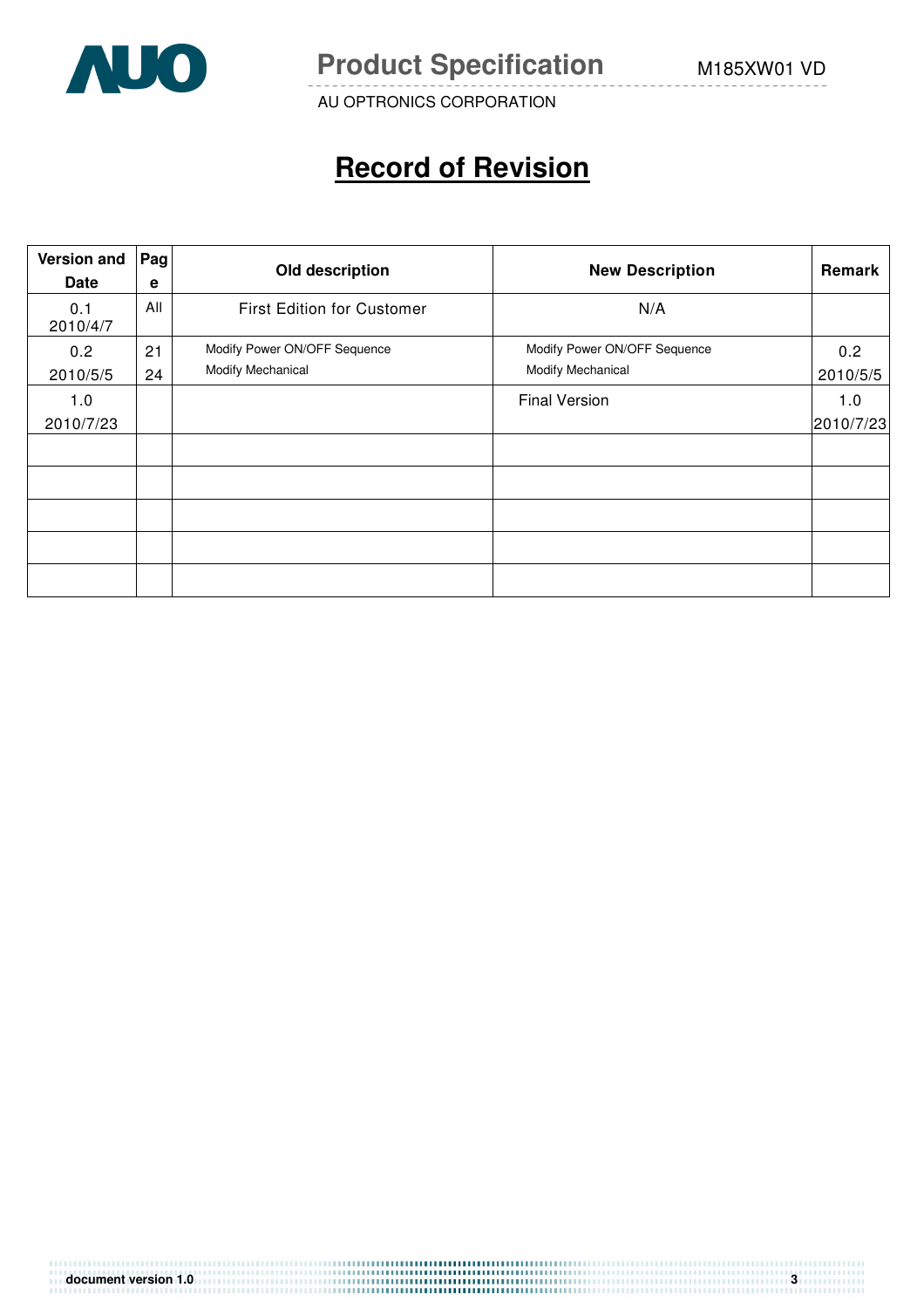

## **1.0 Handling Precautions**

- 1) Since front polarizer is easily damaged, pay attention not to scratch it.
- 2) Be sure to turn off power supply when inserting or disconnecting from input connector.
- 3) Wipe off water drop immediately. Long contact with water may cause discoloration or spots.
- 4) When the panel surface is soiled, wipe it with absorbent cotton or other soft cloth.
- 5) Since the panel is made of glass, it may break or crack if dropped or bumped on hard surface.
- 6) Since CMOS LSI is used in this module, take care of static electricity and insure human earth when handling.
- 7) Do not open or modify the Module Assembly.
- 8) Do not press the reflector sheet at the back of the module to any directions.
- 9) In case if a Module has to be put back into the packing container slot after once it was taken out from the container, do not press the center of the LED lightbar edge. Instead, press at the far ends of the LED light bar edge softly. Otherwise the TFT Module may be damaged.
- 10) At the insertion or removal of the Signal Interface Connector, be sure not to rotate nor tilt the Interface Connector of the TFT Module.
- 11) After installation of the TFT Module into an enclosure, do not twist nor bend the TFT Module even momentary. At designing the enclosure, it should be taken into consideration that no bending/twisting forces are applied to the TFT Module from outside. Otherwise the TFT Module may be damaged.
- 12) Small amount of materials having no flammability grade is used in the LCD module. The LCD module should be supplied by power complied with requirements of Limited Power Source (IEC60950 or UL1950), or be applied exemption.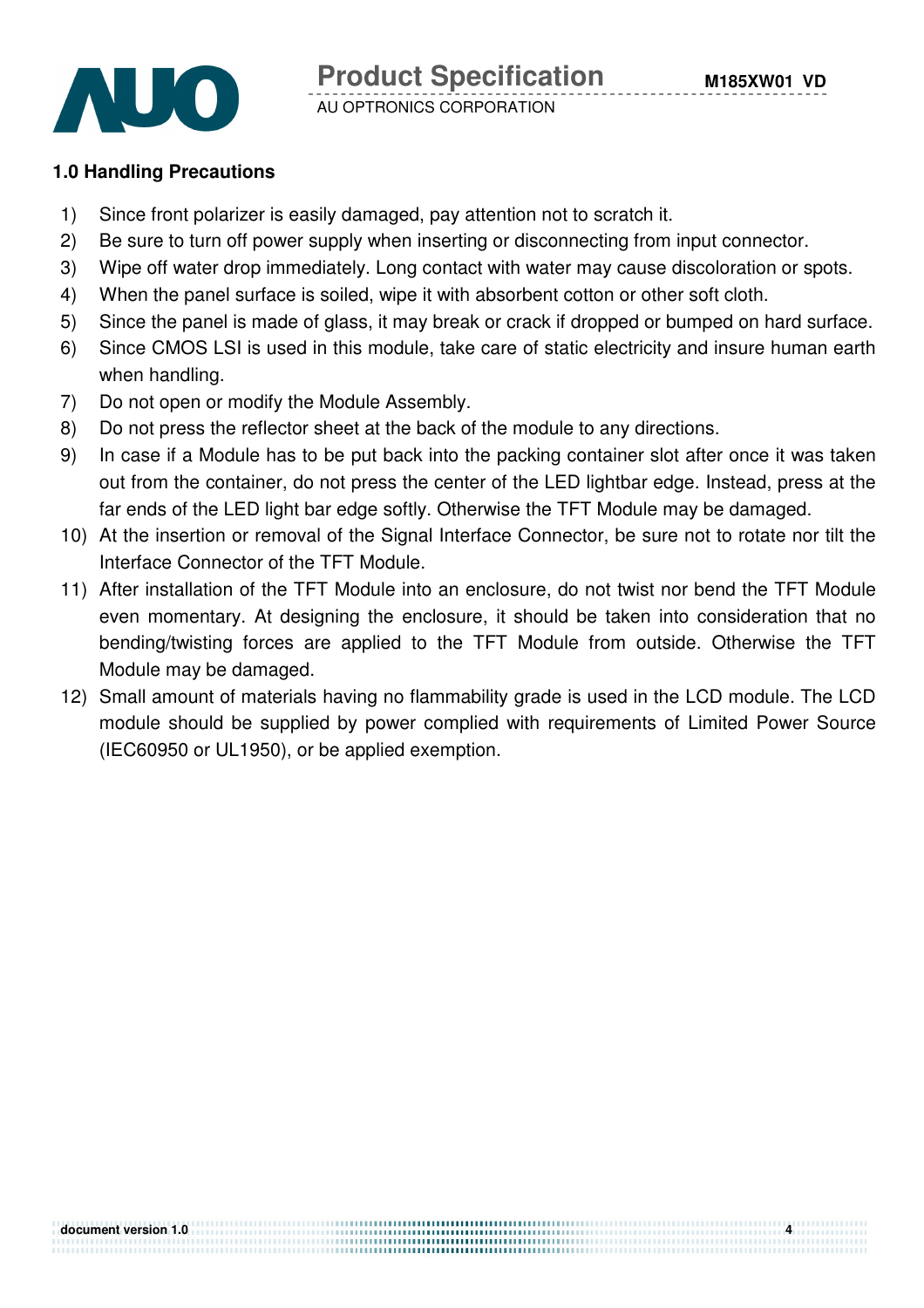

## **2.0 General Description**

This specification applies to the 18.5 inch-wide Color a-Si TFT-LCD Module M185XW01.The display supports the WXGA - 1366(H) x 768(V) screen format and 16.7M colors (RGB 6-bits + Hi-FRC data). All input signals are 1-channel LVDS interface and this module doesn't contain an inverter board for backlight.

## **2.1 Display Characteristics**

The following items are characteristics summary on the table under  $25^{\circ}$  condition:

| <b>ITEMS</b>                 | <b>Unit</b>                           | <b>SPECIFICATIONS</b>                                        |
|------------------------------|---------------------------------------|--------------------------------------------------------------|
| Screen Diagonal              | [mm]                                  | 470.1(18.51")                                                |
| <b>Active Area</b>           | [mm]                                  | 409.8 (H) x 230.4 (V)                                        |
| Pixels H x V                 |                                       | $1366(x3) \times 768$                                        |
| <b>Pixel Pitch</b>           | [um]                                  | 300 (per one triad) $\times$ 300                             |
| <b>Pixel Arrangement</b>     |                                       | R.G.B. Vertical Stripe                                       |
| Display Mode                 |                                       | TN Mode, Normally White                                      |
| White Luminance (Center)     | $\lceil$ cd/m <sup>2</sup> $\rceil$   | $250 \text{ cd/m}^2$ (Typ.)                                  |
| <b>Contrast Ratio</b>        |                                       | 1000 (Typ.)                                                  |
| <b>Optical Response Time</b> | [msec]                                | 5ms (Typ., on/off)                                           |
|                              |                                       |                                                              |
| Nominal Input Voltage VDD    | [Volt]                                | $+5.0 V(Typ)$                                                |
| Power Consumption            | [Watt]                                | $10.5$ (Typ.)                                                |
| (VDD line + LED line)        |                                       | (without inverter, all black pattern)                        |
| Weight                       | [Grams]                               | 1290(Typ)                                                    |
|                              |                                       |                                                              |
| <b>Physical Size</b>         | [mm]                                  | 430.4 (W) x 254.6 (H) Typ. x 9.9 (D) Typ<br>One channel LVDS |
|                              |                                       |                                                              |
| <b>Support Color</b>         |                                       | 16.7M colors (RGB 6-bit + Hi_FRC)                            |
| <b>Surface Treatment</b>     |                                       | Anti-Glare, 3H                                               |
| <b>Temperature Range</b>     |                                       |                                                              |
| Operating                    | $[^{\circ}C]$                         | 0 to $+50$                                                   |
| Storage (Shipping)           | $\mathop{\rm l}{\rm ^\circ C}{\rm l}$ | $-20$ to $+60$                                               |
| RoHS Compliance              |                                       | <b>RoHS Compliance</b>                                       |

............................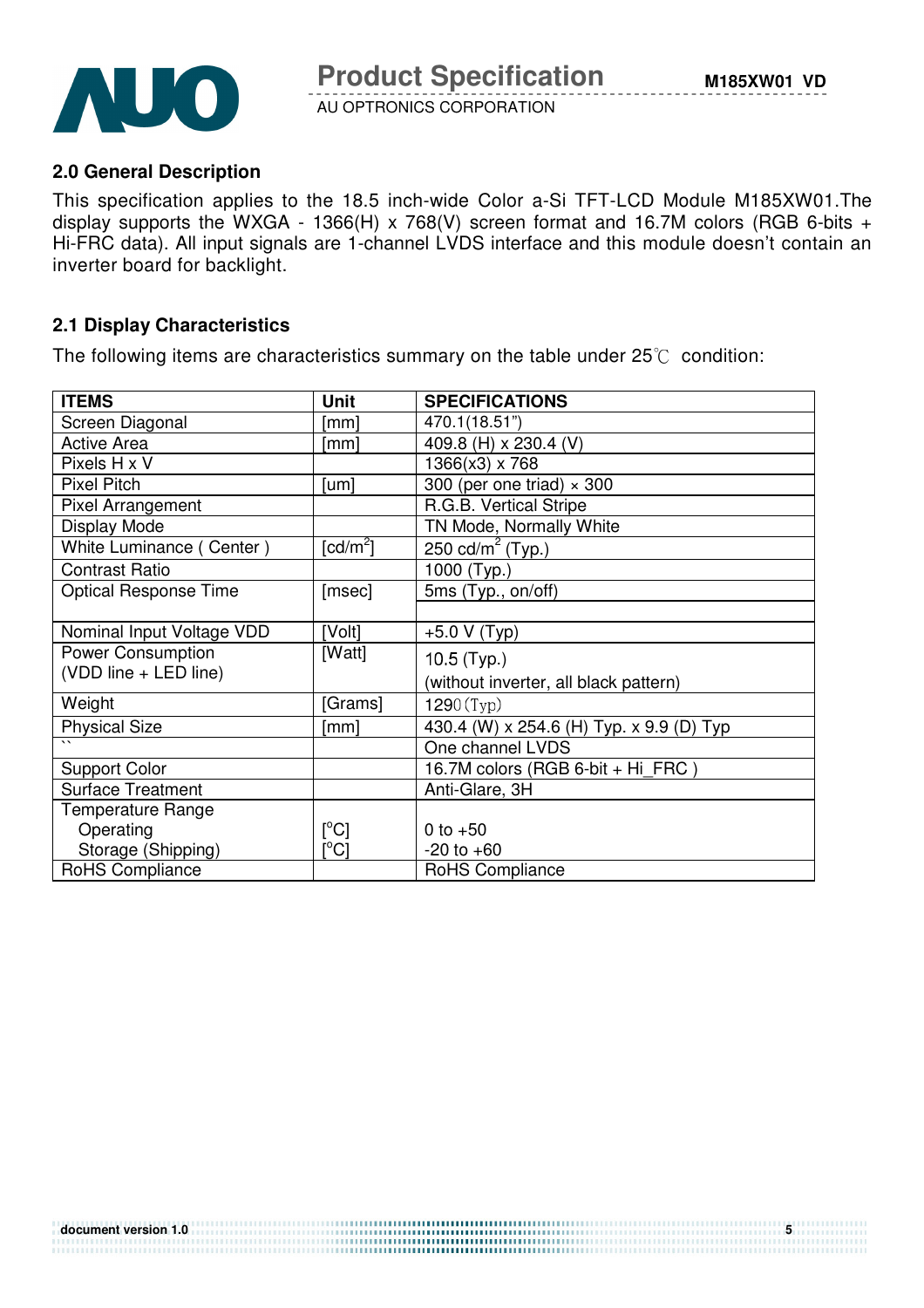

**Product Specification** 

AU OPTRONICS CORPORATION

# **2.2 Optical Characteristics**

The optical characteristics are measured under stable conditions at  $25^{\circ}$ C:

| Item                          | <b>Unit</b> | <b>Conditions</b>                            | Min.                     | Typ.  | Max.                     | <b>Note</b>                |
|-------------------------------|-------------|----------------------------------------------|--------------------------|-------|--------------------------|----------------------------|
|                               | [degree]    | (Right)<br>Horizontal<br>$CR = 10$<br>(Left) | 150                      | 170   |                          |                            |
| Viewing Angle                 |             | Vertical<br>(Up)<br>$CR = 10$<br>(Down)      | 140                      | 160   |                          | $\overline{2}$             |
| Contrast ratio                |             | <b>Normal Direction</b>                      | 600                      | 1000  |                          | $\boldsymbol{\mathcal{S}}$ |
|                               |             | Raising Time $(T_{rR})$                      | $\overline{\phantom{a}}$ | 3.6   | 5.7                      |                            |
| Response Time                 | [msec]      | Falling Time $(T_{rF})$                      | $\overline{\phantom{a}}$ | 1.4   | 2.3                      | $\boldsymbol{4}$           |
|                               |             | Raising + Falling                            | $\overline{\phantom{0}}$ | 5     | 8                        |                            |
|                               |             | Red x                                        | 0.604                    | 0.634 | 0.664                    |                            |
| Color / Chromaticity          |             | Red y                                        | 0.321                    | 0.351 | 0.381                    |                            |
|                               |             | Green x                                      | 0.304                    | 0.334 | 0.364                    |                            |
| Coordinates (CIE)             |             | Green y                                      | 0.575                    | 0.605 | 0.635                    | 5                          |
|                               |             | Blue x                                       | 0.116                    | 0.146 | 0.176                    |                            |
|                               |             | Blue y                                       | 0.029                    | 0.059 | 0.089                    |                            |
|                               |             | White x                                      | 0.283                    | 0.313 | 0.343                    |                            |
| Color Coordinates (CIE) White |             | White y                                      | 0.299                    | 0.329 | 0.359                    |                            |
| Central Luminance             | [ $cd/m2$ ] |                                              | 200                      | 250   | $\overline{\phantom{a}}$ | 6                          |
| Luminance Uniformity          | [%]         |                                              | 65                       | 70    |                          | $\overline{z}$             |
| Crosstalk (in 60Hz)           | $[\%]$      |                                              |                          |       | 1.5                      | 8                          |
| Flicker                       | dB          |                                              |                          |       | $-20$                    | 9                          |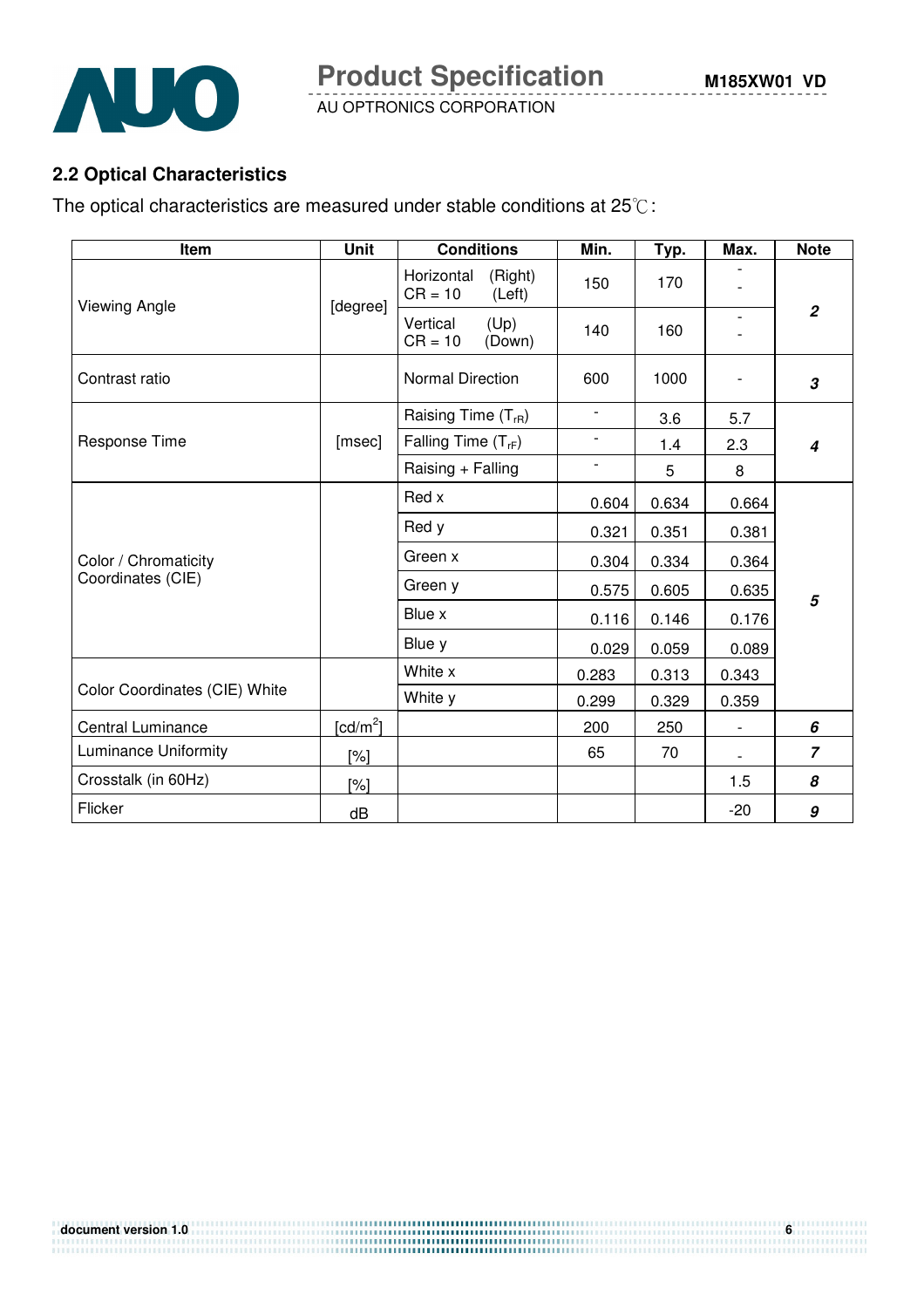

## **Note 1: Measurement method**

The LCD module should be stabilized at given temperature for 30 minutes to avoid abrupt temperature change during measuring (at surface  $35^{\circ}$ ). In order to stabilize the luminance, the measurement should be executed after lighting Backlight for 30 minutes in a stable, windless and dark room.



## **Note 2: Definition of viewing angle** measured by ELDIM (EZContrast 88)

Viewing angle is the measurement of contrast ratio  $\geq$  10, at the screen center, over a 180° horizontal and 180° vertical range (off-normal viewing angles). The 180° viewing angle range is broken down as follows; 90° (θ) horizontal left and right and 90° (Φ) vertical, high (up) and low (down). The measurement direction is typically perpendicular to the display surface with the screen rotated about its center to develop the desired measurement viewing angle.

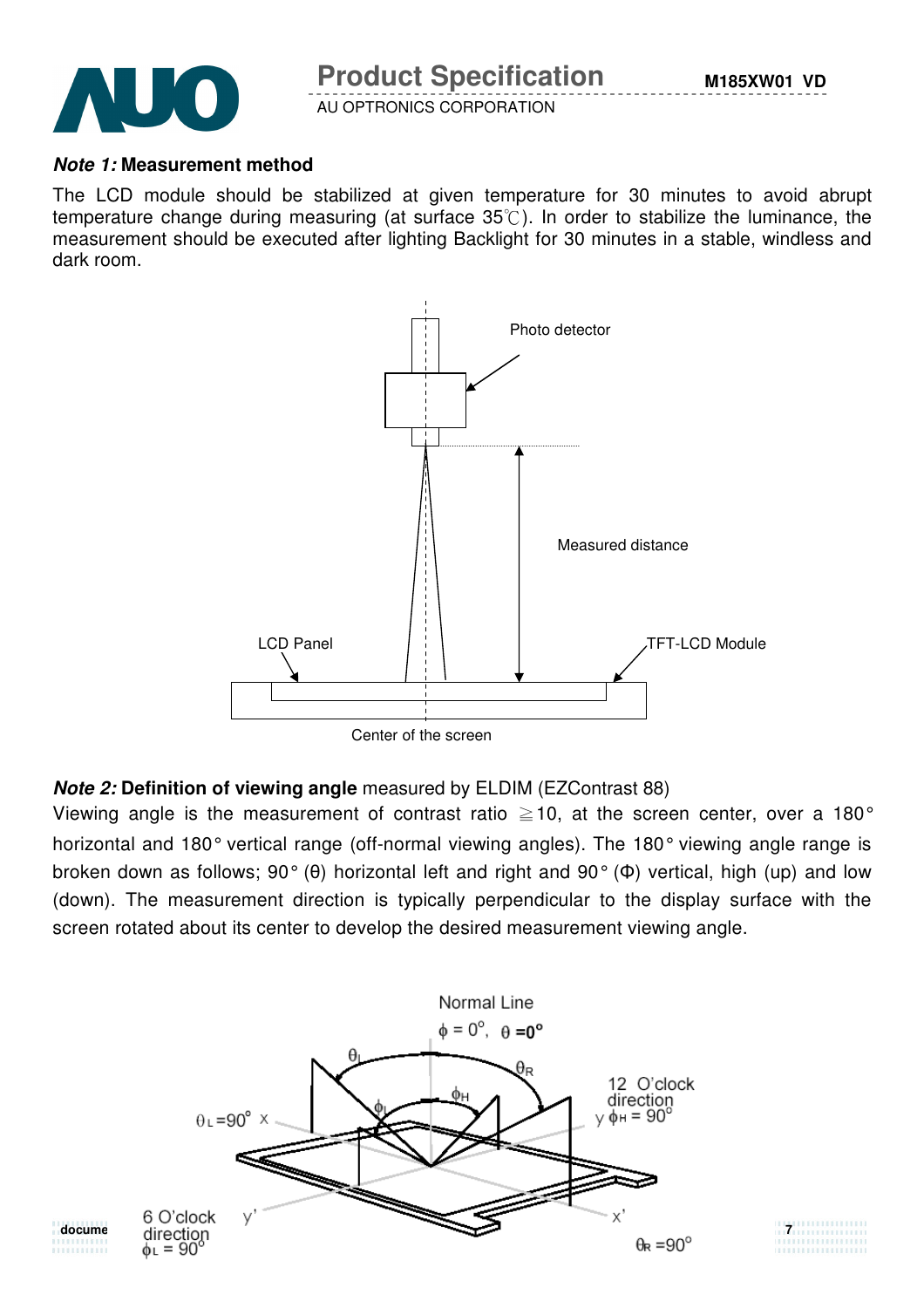



## **Note 3: Contrast ratio is** measured by TOPCON SR-3

## **Note 4: Definition of Response time** measured by Westar TRD-100A

The output signals of photo detector are measured when the input signals are changed from "Full Black" to "Full White" (rising time,  $Tr_R$ ), and from "Full White" to "Full Black" (falling time,  $Tr_F$ ), respectively. The response time is interval between the 10% and 90% (1 frame at 60 Hz) of amplitudes.



 $Tr_R + Tr_F = 5$  msec (typ.).

**Note 5: Color chromaticity and coordinates (CIE) is** measured by TOPCON SR-3 **Note 6: Central luminance is** measured by TOPCON SR-3

**Note 7: Luminance uniformity of these 9 points is defined as below and** measured by TOPCON SR-3





**document version 1.0 8**



 $CT = | YB - YA | / YA \times 100 (%)$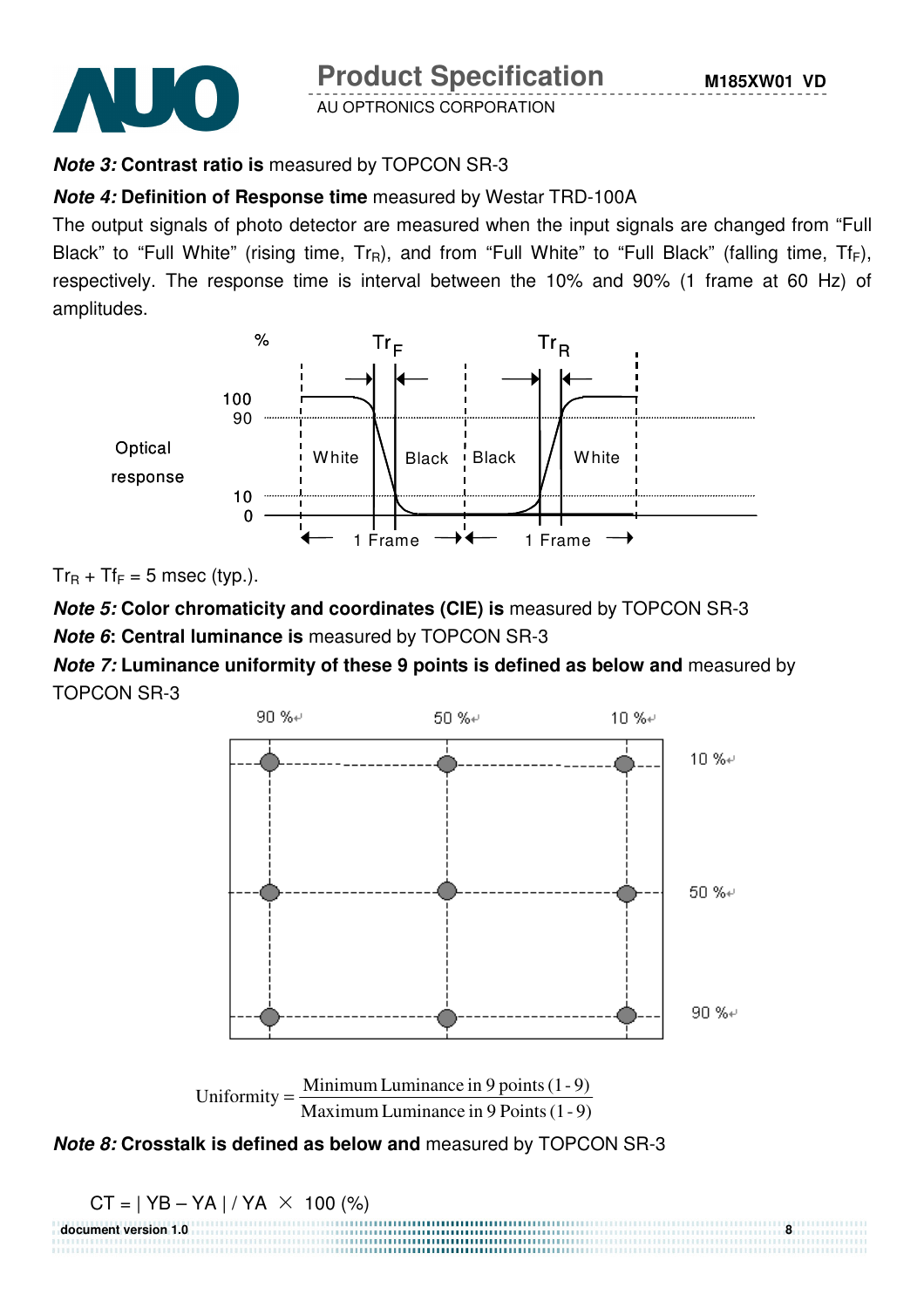

## **Where**

- YA = Luminance of measured location without gray level 0 pattern (cd/m2)
- YB = Luminance of measured location with gray level 0 pattern (cd/m2)



## **Note 9: Test Patern: Subchecker Pattern** measured by TOPCON SR-3



Method: Record dBV & DC value with TRD-100

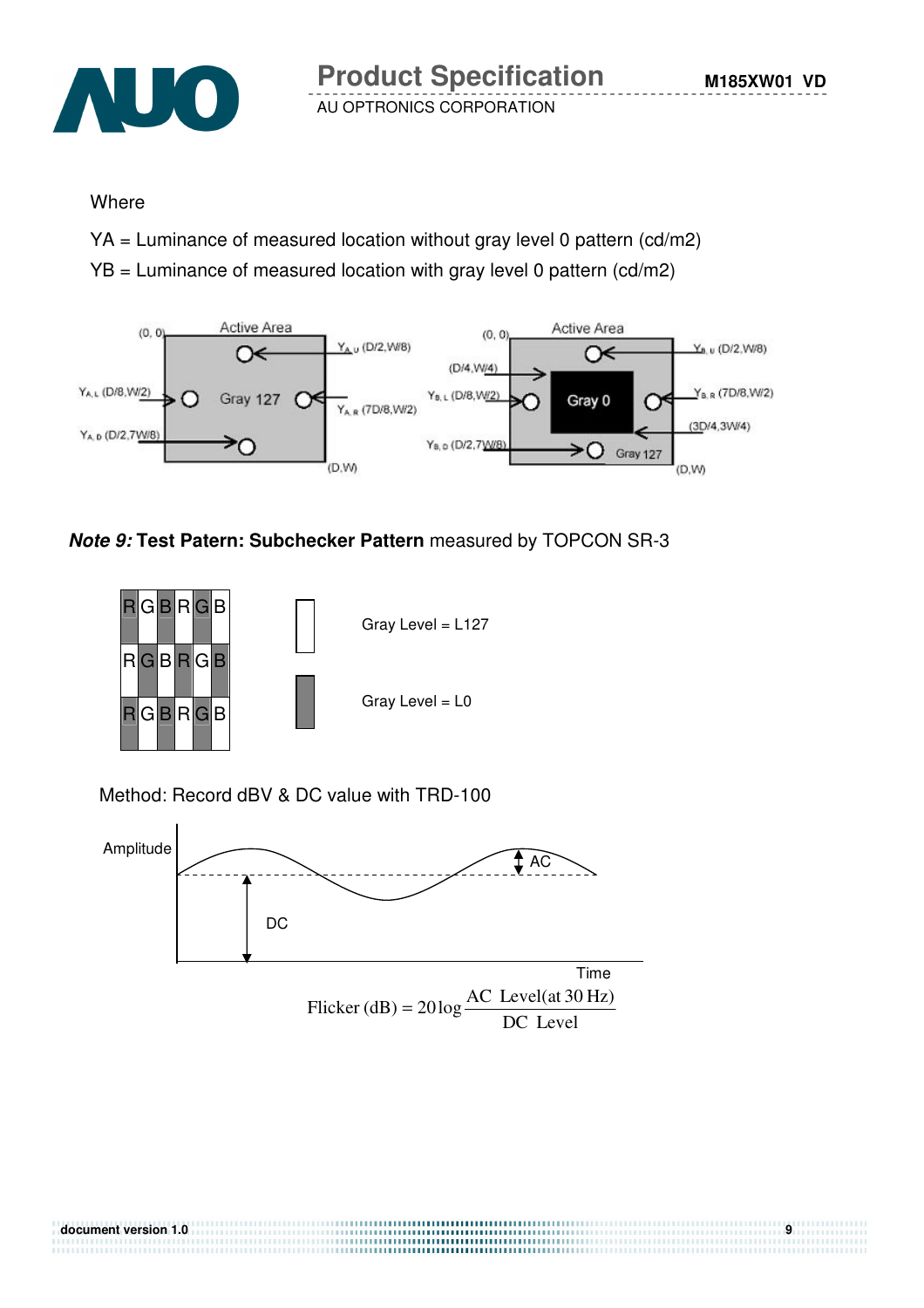

## **3.0 Functional Block Diagram**

The following diagram shows the functional block of the 18.5 inch Color TFT-LCD Module:



**document version 1.0** 10

## **I/F PCB Interface:**

FI-XPB30SRL-HF11(JAE) / 093F30-00T01A-M4(STARCONN)

#### **Mating Type:**

FI-X30HL (JAE)(Locked Type)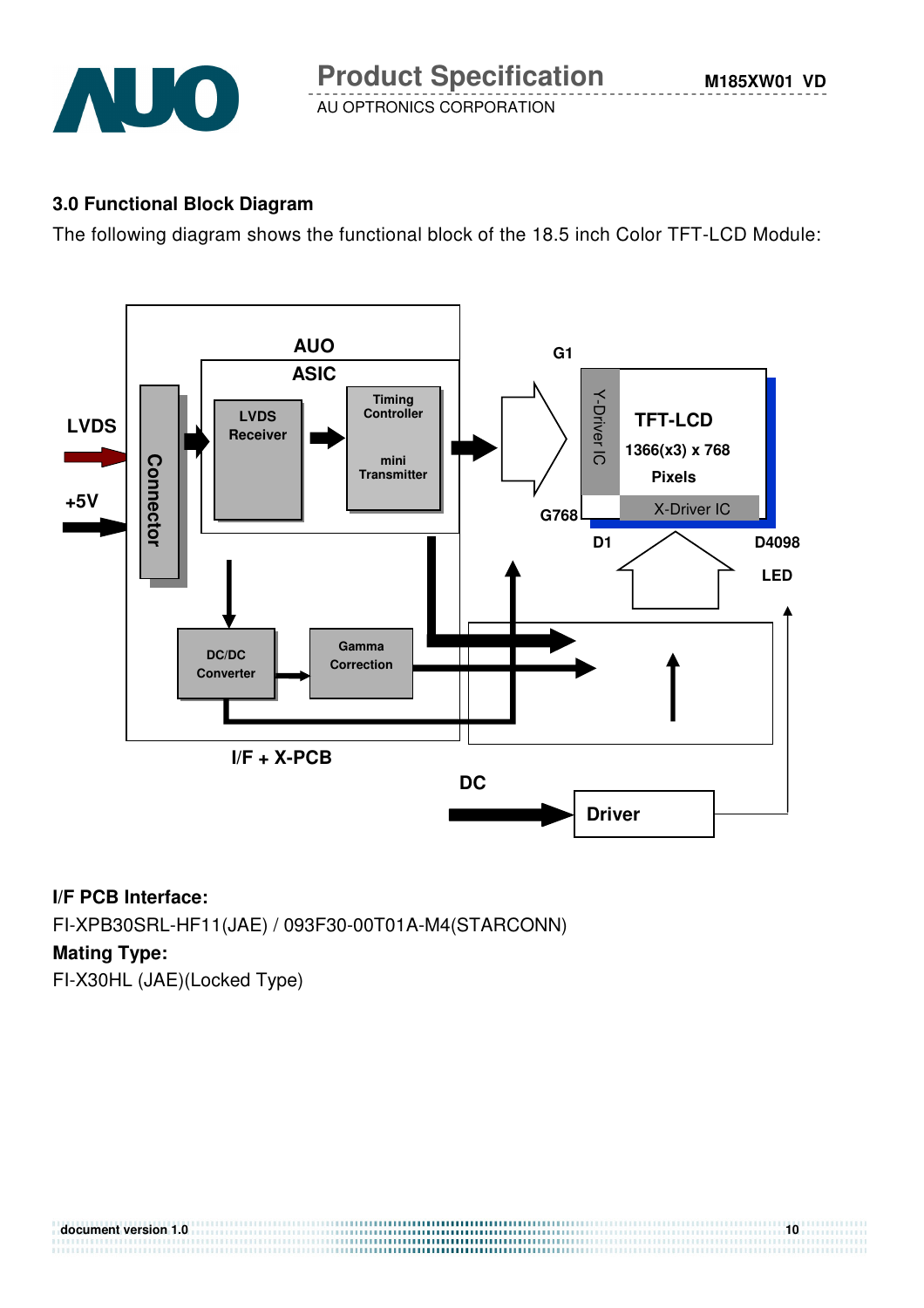AUO

AU OPTRONICS CORPORATION

**4.2** 

## **4.0 Absolute Maximum Ratings**

Absolute maximum ratings of the module are as following:

## **4.1 TFT LCD Module**

| Item                       | Symbol | Min | Max    | Unit   | <b>Conditions</b> |
|----------------------------|--------|-----|--------|--------|-------------------|
| Logic/LCD Drive<br>Voltage | VDD    |     | $+5.5$ | [Volt] | <b>Note 1,2</b>   |

## **Backlight Unit**

| ltem               | <b>Symbol</b> | Min | <b>Max</b> | Unit | <b>Conditions</b> |
|--------------------|---------------|-----|------------|------|-------------------|
| <b>LED Current</b> | LED           |     | 63         | [mA] | <b>Note 1,2</b>   |

## **4.3 Absolute Ratings of Environment**

| <b>Item</b>                  | <b>Symbol</b> | Min.  | Max.  | <b>Unit</b>                        | <b>Conditions</b> |
|------------------------------|---------------|-------|-------|------------------------------------|-------------------|
| <b>Operating Temperature</b> | TOP           |       | $+50$ | $\mathsf{I}^\circ\mathsf{Cl}$      |                   |
| <b>Operation Humidity</b>    | <b>HOP</b>    | 5     | 90    | [%RH]                              | Note 3            |
| Storage Temperature          | TST           | $-20$ | $+60$ | $\mathop{\rm [^{\circ}C}\nolimits$ |                   |
| <b>Storage Humidity</b>      | <b>HST</b>    | 5     | 90    | [%RH]                              |                   |

#### **Note 1:** With in Ta (25°C)

**Note 2:** Permanent damage to the device may occur if exceeding maximum values **Note 3:** For quality perfermance, please refer to AUO IIS(Incoming Inspection Standard).

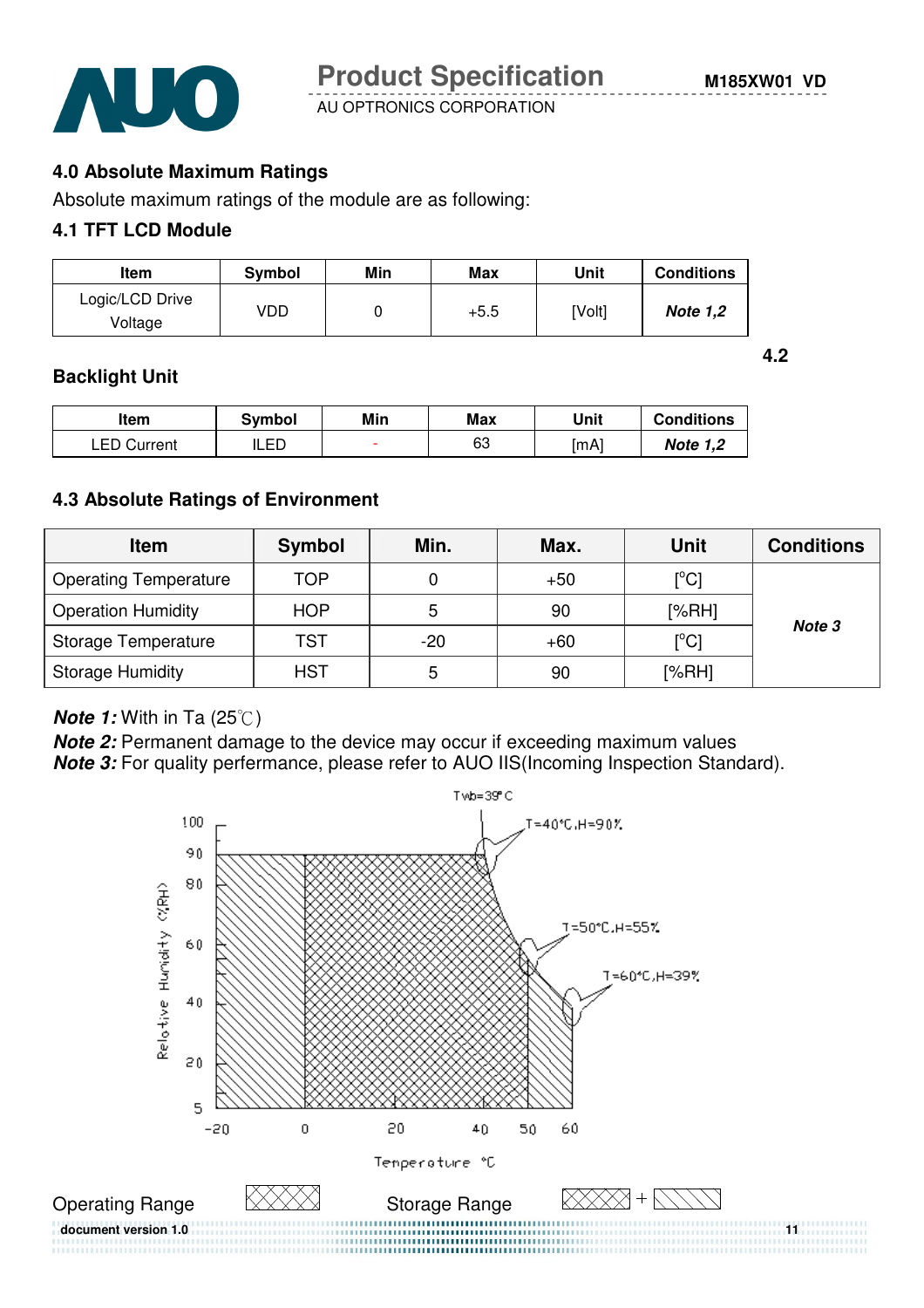



**5.0 Electrical characteristics** 

#### **5.1 TFT LCD Module**

## **5.1.1 Power Specification**

Input power specifications are as following:

| Symbol       | <b>Parameter</b>                            | Min                      | <b>Typ</b> | Max            | <b>Unit</b> | <b>Conditions</b>                        |
|--------------|---------------------------------------------|--------------------------|------------|----------------|-------------|------------------------------------------|
| <b>VDD</b>   | Logic/LCD Drive<br>Voltage                  | 4.5                      | 5.0        | 5.5            | [Volt]      | $+/-10%$                                 |
| <b>IDD</b>   | <b>Input Current</b>                        | $\blacksquare$           | 0.45       | 0.5            | [A]         | VDD= 5.0V, All Black Pattern<br>At 60Hz, |
| <b>PDD</b>   | <b>VDD Power</b>                            | $\overline{\phantom{0}}$ | 2.25       | 2.5            | [Watt]      | VDD= 5.0V, All Black Pattern<br>At 60Hz  |
| <b>IRush</b> | Inrush Current                              | $\overline{\phantom{a}}$ |            | $\overline{2}$ | [A]         | Note 1                                   |
| VDDrp        | Allowable Logic/LCD<br>Drive Ripple Voltage | $\qquad \qquad$          |            | 350            | $[mV]$ p-p  | VDD= 5.0V, All Black Pattern<br>At 60Hz  |

## **Note 1:** Measurement conditions:

The duration of rising time of power input is 470us.



...............................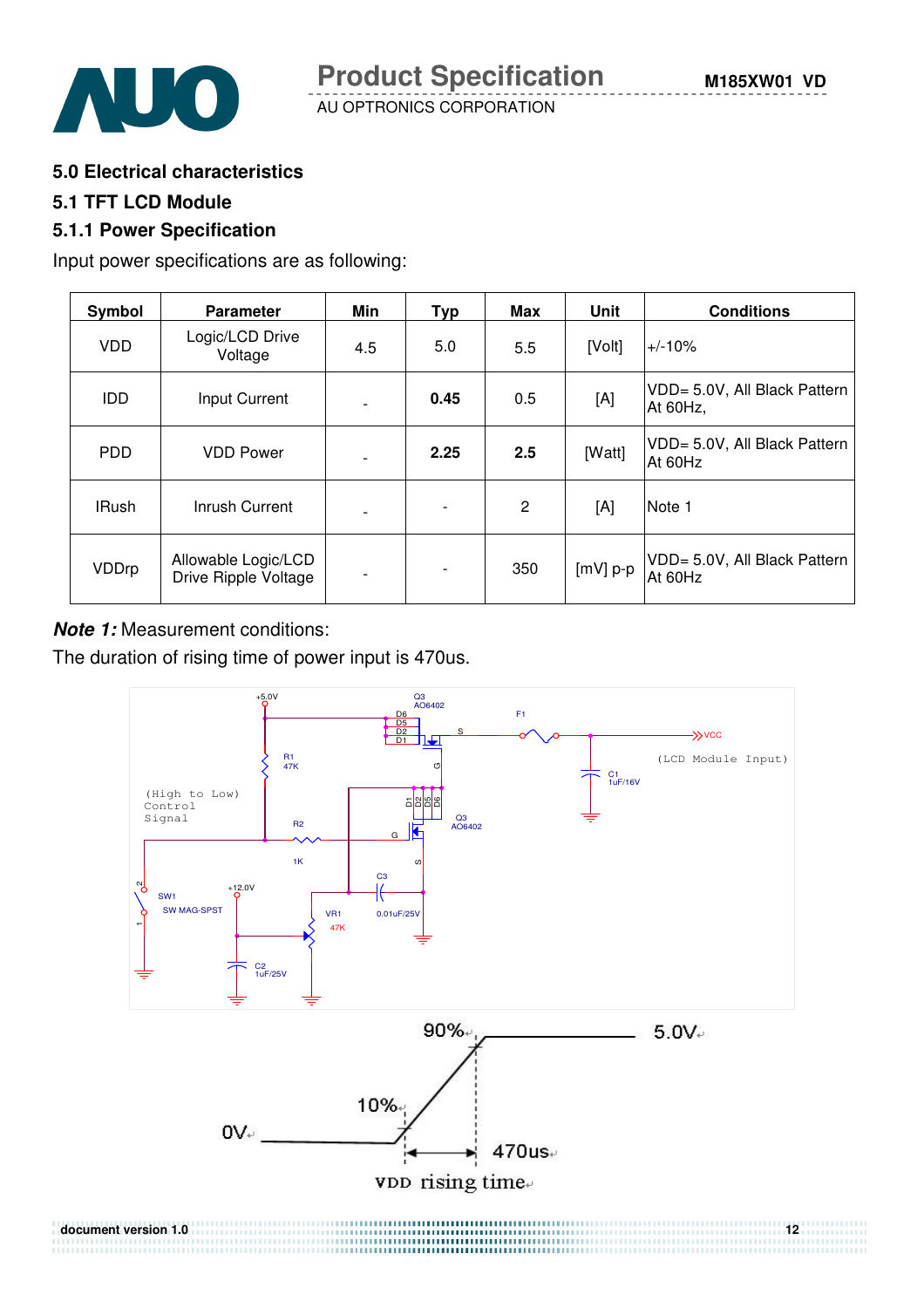

## **5.1.2 Signal Electrical Characteristics**

Input signals shall be low or Hi-Z state when VDD is off. Please refer to specifications of SN75LVDS82DGG (Texas Instruments) in detail.

## **1. DC Characteristics of each signal are as following:**

| Symbol      | <b>Parameter</b>           | Min                      | Тур    | Max    | Units | <b>Condition</b>        |
|-------------|----------------------------|--------------------------|--------|--------|-------|-------------------------|
| <b>VTH</b>  | Differential Input High    |                          |        |        |       | $VICM = 1.2V$           |
|             | Threshold                  | $\overline{\phantom{0}}$ |        | $+100$ | [mV]  | Note 1                  |
|             | Differential Input Low     |                          |        |        |       | $VICM = 1.2V$           |
| <b>VTL</b>  | Threshold                  | $-100$                   |        |        | [mV]  | Note 1                  |
| <b>VID</b>  | Input Differential Voltage | 100                      |        | 600    | [mV]  | Note 1                  |
|             | Differential Input Common  |                          |        |        |       | $VTH-VTL = 200MV (max)$ |
| <b>VICM</b> | Mode Voltage               | $+1.0$                   | $+1.2$ | $+1.5$ | [V]   | Note 1                  |

## **Note 1:** LVDS Signal Waveform

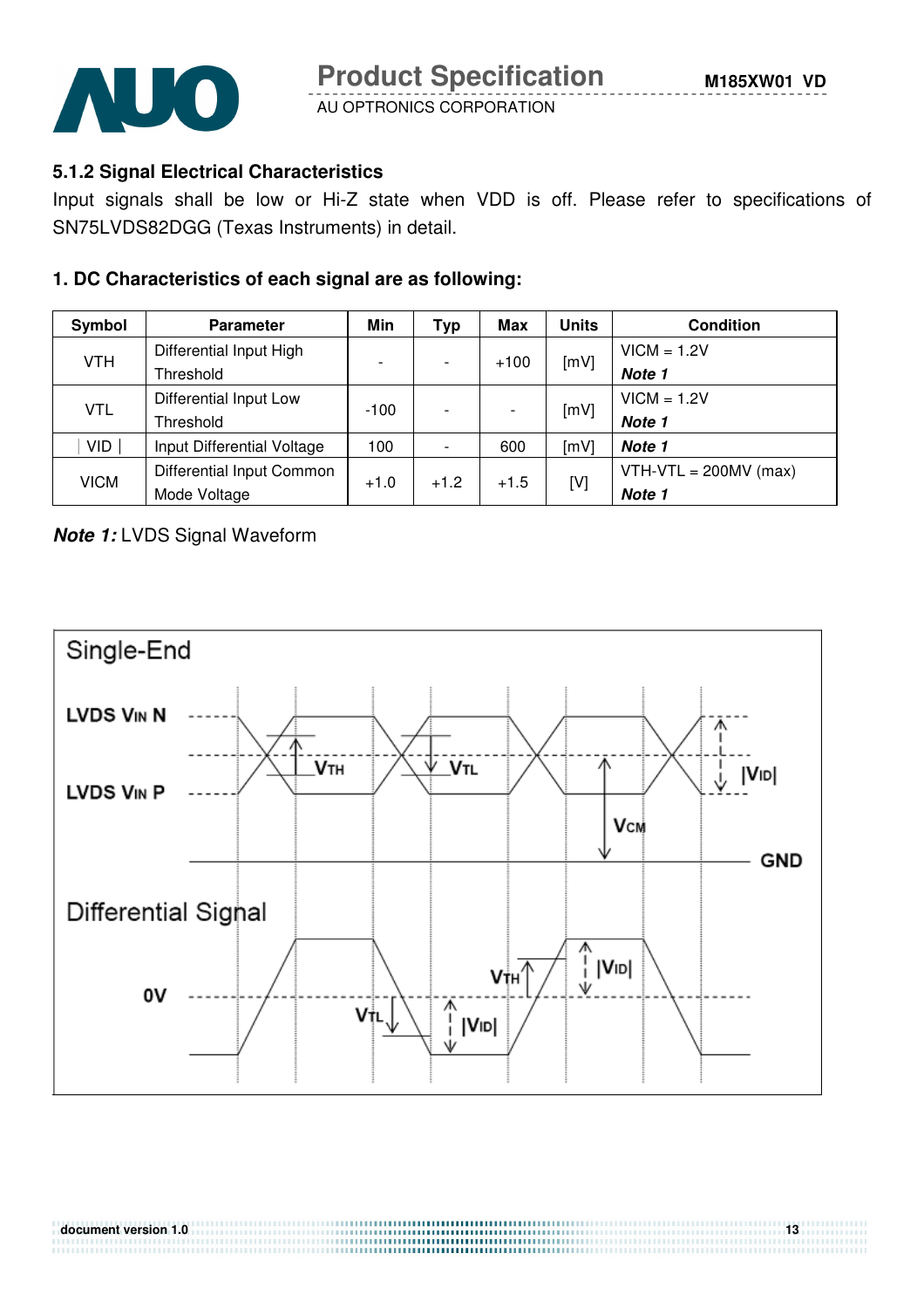

**2. AC Characteristics** 

| <b>Description</b>                                               | Symbol                  | Min            | Max | Unit       | <b>Note</b> |
|------------------------------------------------------------------|-------------------------|----------------|-----|------------|-------------|
| <b>Maximum deviation of input</b><br>clock frequency during SSC  | <b>F</b> <sub>DEV</sub> | $\blacksquare$ | ±3  | %          |             |
| <b>Maximum modulation frequency</b><br>of input clock during SSC | <b>FMOD</b>             | $\blacksquare$ | 200 | <b>KHz</b> |             |

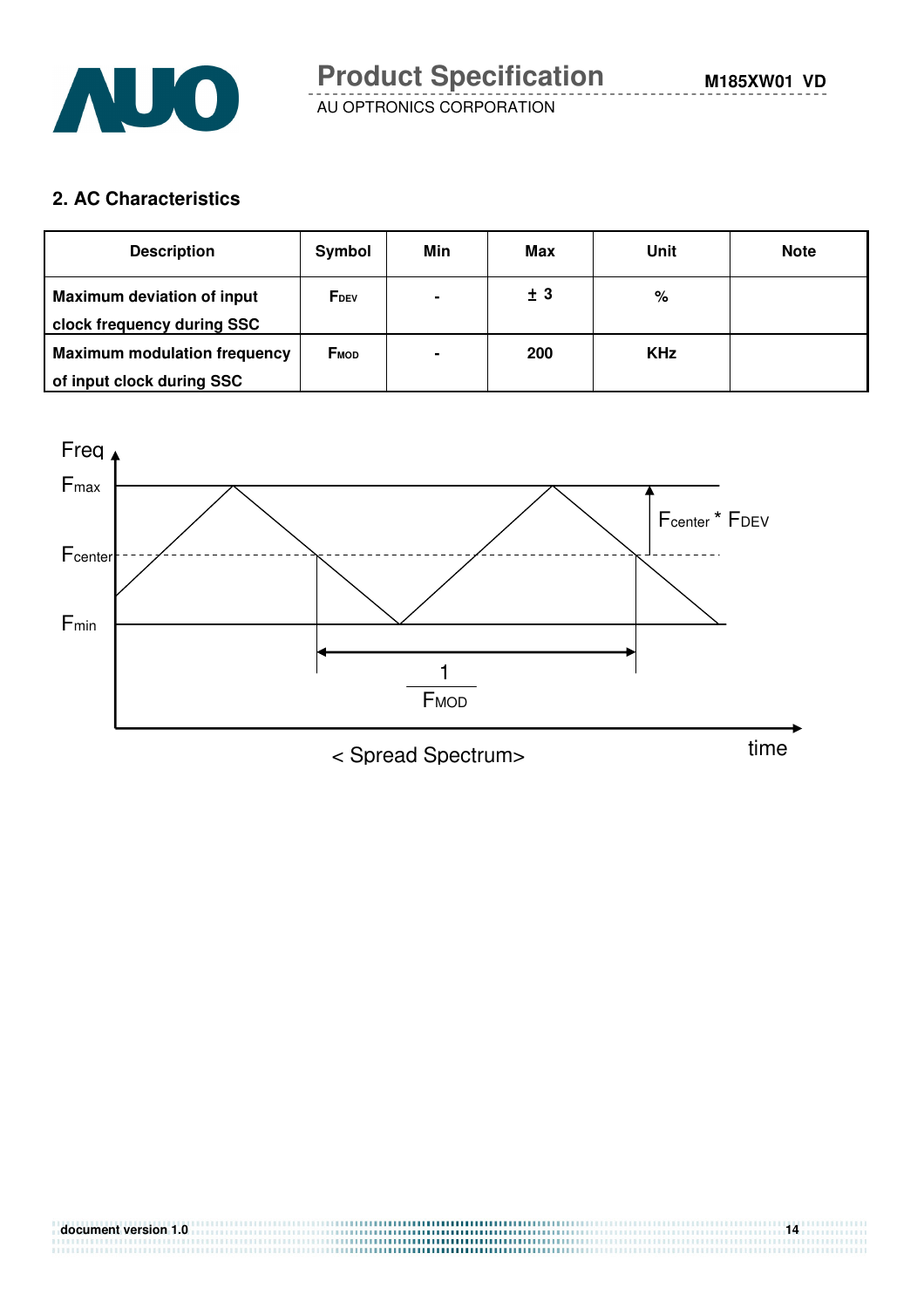



## **5.2 Backlight Unit**

Parameter guideline for LED driving is under stable conditions at  $25^{\circ}$  (Room Temperature):

| Symbol            | <b>Parameter</b>                                      | Min.  | Typ.                     | Max.                     | Unit             | <b>Note</b>                 |
|-------------------|-------------------------------------------------------|-------|--------------------------|--------------------------|------------------|-----------------------------|
| IR <sub>LED</sub> | <b>LED Operation Current</b>                          | 57    | 60                       | 63                       | [mA]<br>Note 1   |                             |
| $V_{LB}$          | <b>Light Bar Operation Voltage</b><br>(for reference) |       | 34                       | 36                       | [Volt]<br>Note 2 | <b>Operating with fixed</b> |
| $P_{\text{BLU}}$  | BLU Power consumption (for reference)                 | 6.8   | 8.2                      | 9.1                      | [Watt]           | driving current             |
| LT <sub>LED</sub> | LED life Time                                         | 30000 | $\overline{\phantom{0}}$ | $\overline{\phantom{0}}$ | [Hour]<br>Note 3 |                             |

Note 1 :The specified current is input LED chip 100% duty current.

Note 2 : The value showed in the table is one light bar's operation voltage.

Note 3 : Definition of life time : brightness becomes 50% of its original value. The minimum life time of LED unit is on the condition of  $IR_{LED} = 60mA$  and  $25\pm2\degree$  (Room temperature).

Note 4: Each LED light bar consists of 40 pcs LED package ( 4 strings x 10 pcs / string ).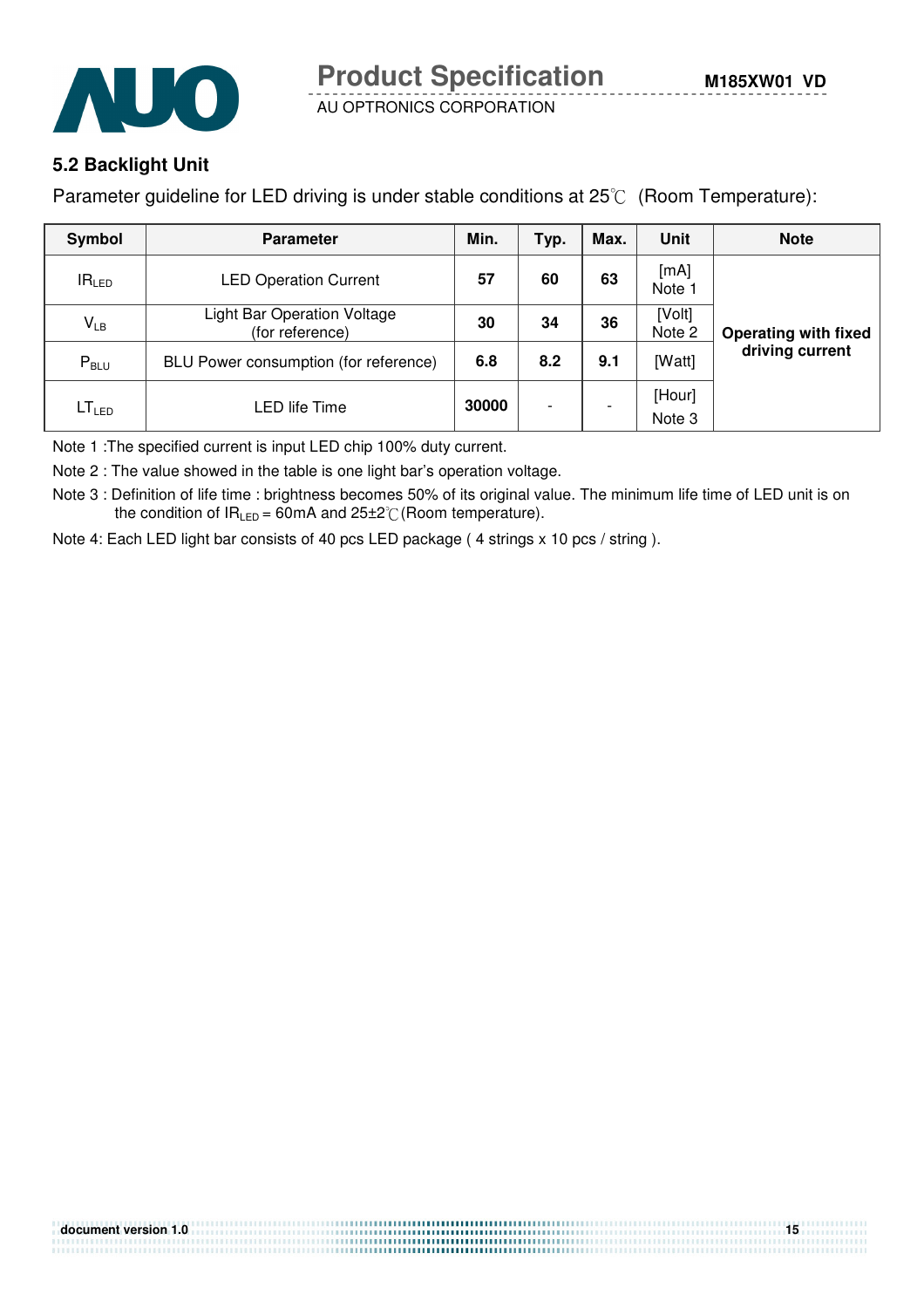



## **6.0 Signal Characteristic**

## **6.1 Pixel Format Image**

Following figure shows the relationship of the input signals and LCD pixel format.



.........................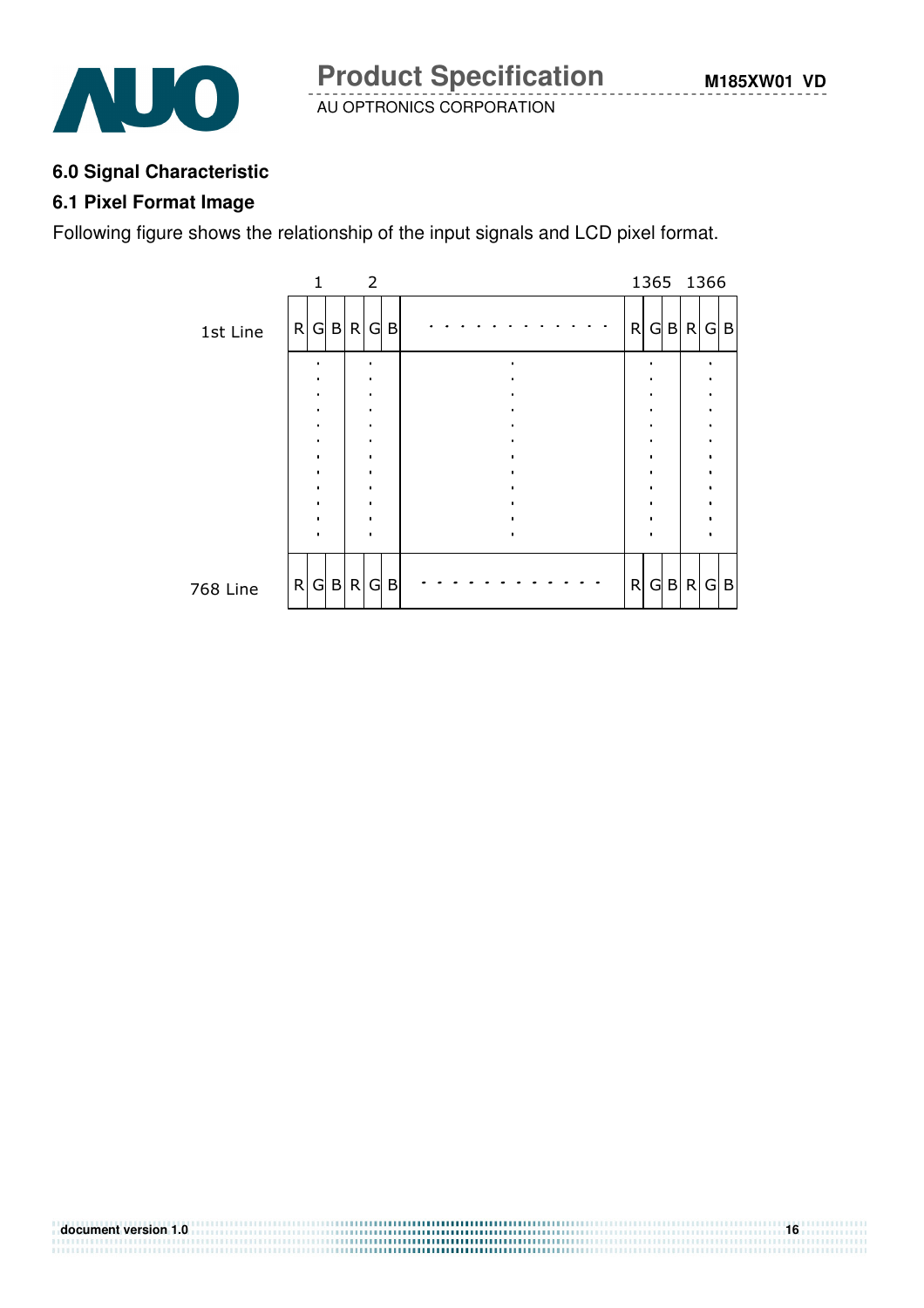

## **6.2 The input data format**



**document version 1.0 17**

Note1: Normally, DE, VS, HS on EVEN channel are not used. Note2: 8-bits signal input.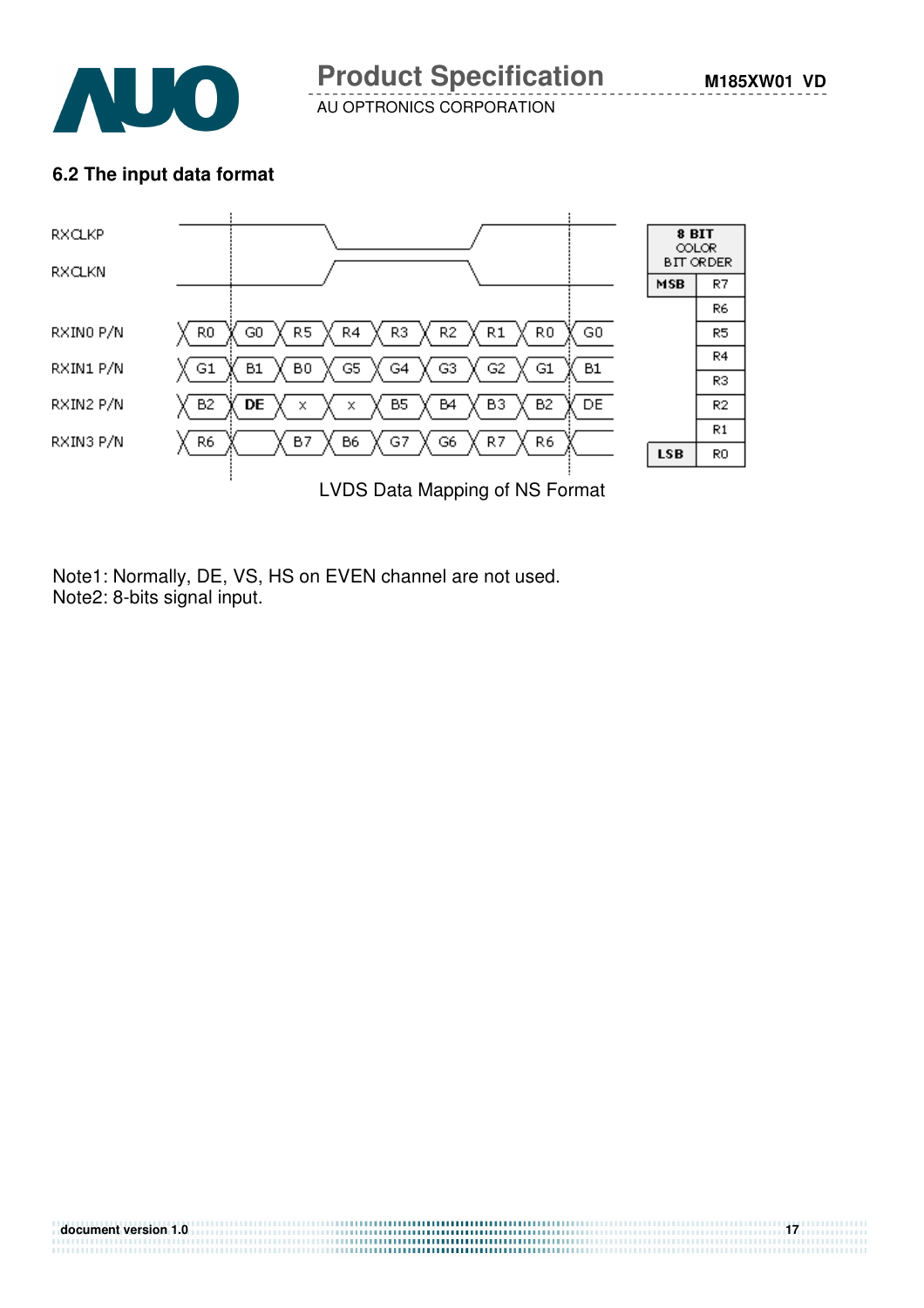

## **6.3 Signal Description**

The module using one LVDS receiver SN75LVDS82(Texas Instruments). LVDS is a differential signal technology for LCD interface and high speed data transfer device. LVDS transmitters shall be SN75LVDS83(negative edge sampling). The first LVDS port(RxOxxx) transmits odd pixels while the second LVDS port(RxExxx) transmits even pixels.

|                | <b>PIN # SIGNAL NAME</b> | <b>DESCRIPTION</b>                             |
|----------------|--------------------------|------------------------------------------------|
| 1              | <b>NC</b>                | No contact (For AUO internal use)              |
| $\overline{c}$ | <b>NC</b>                | No contact (For AUO internal use)              |
| 3              | <b>NC</b>                | No contact (For AUO internal use)              |
| 4              | <b>GND</b>               | Power Ground                                   |
| 5              | RXIN0-                   | Negative LVDS differential data input (0)      |
| 6              | RXIN0+                   | Positive LVDS differential data input (0)      |
| 7              | <b>GND</b>               | Power Ground                                   |
| 8              | RXIN1-                   | Negative LVDS differential data input (1)      |
| 9              | $RXIN1+$                 | Positive LVDS differential data input (1)      |
| 10             | <b>GND</b>               | Power Ground                                   |
| 11             | RXIN2-                   | Negative LVDS differential data input (2)      |
| 12             | RXIN2+                   | Positive LVDS differential data input (2)      |
| 13             | <b>GND</b>               | Power Ground                                   |
| 14             | <b>RXCLKIN-</b>          | Negative LVDS differential clock input (clock) |
| 15             | RXCLKIN+                 | Positive LVDS differential data input (clock)  |
| 16             | <b>GND</b>               | Power Ground                                   |
| 17             | RXIN3-                   | Negative LVDS differential data input (3)      |
| 18             | RXIN3+                   | Positive LVDS differential data input (3)      |
| 19             | <b>GND</b>               | Power Ground                                   |
| 20             | <b>NC</b>                | No contact (For AUO internal use)              |
| 21             | <b>NC</b>                | No contact (For AUO internal use)              |
| 22             | <b>NC</b>                | No contact (For AUO internal use)              |
| 23             | <b>GND</b>               | Power Ground                                   |
| 24             | <b>GND</b>               | Power Ground                                   |
| 25             | <b>GND</b>               | Power Ground                                   |
| 26             | <b>VCC</b>               | +5V power supply                               |
| 27             | <b>VCC</b>               | +5V power supply                               |
| 28             | <b>VCC</b>               | +5V power supply                               |
| 29             | <b>VCC</b>               | +5V power supply                               |
| 30             | <b>VCC</b>               | +5V power supply                               |

## **Note1:** Start from left side

**document version 1.0** 18 ..................................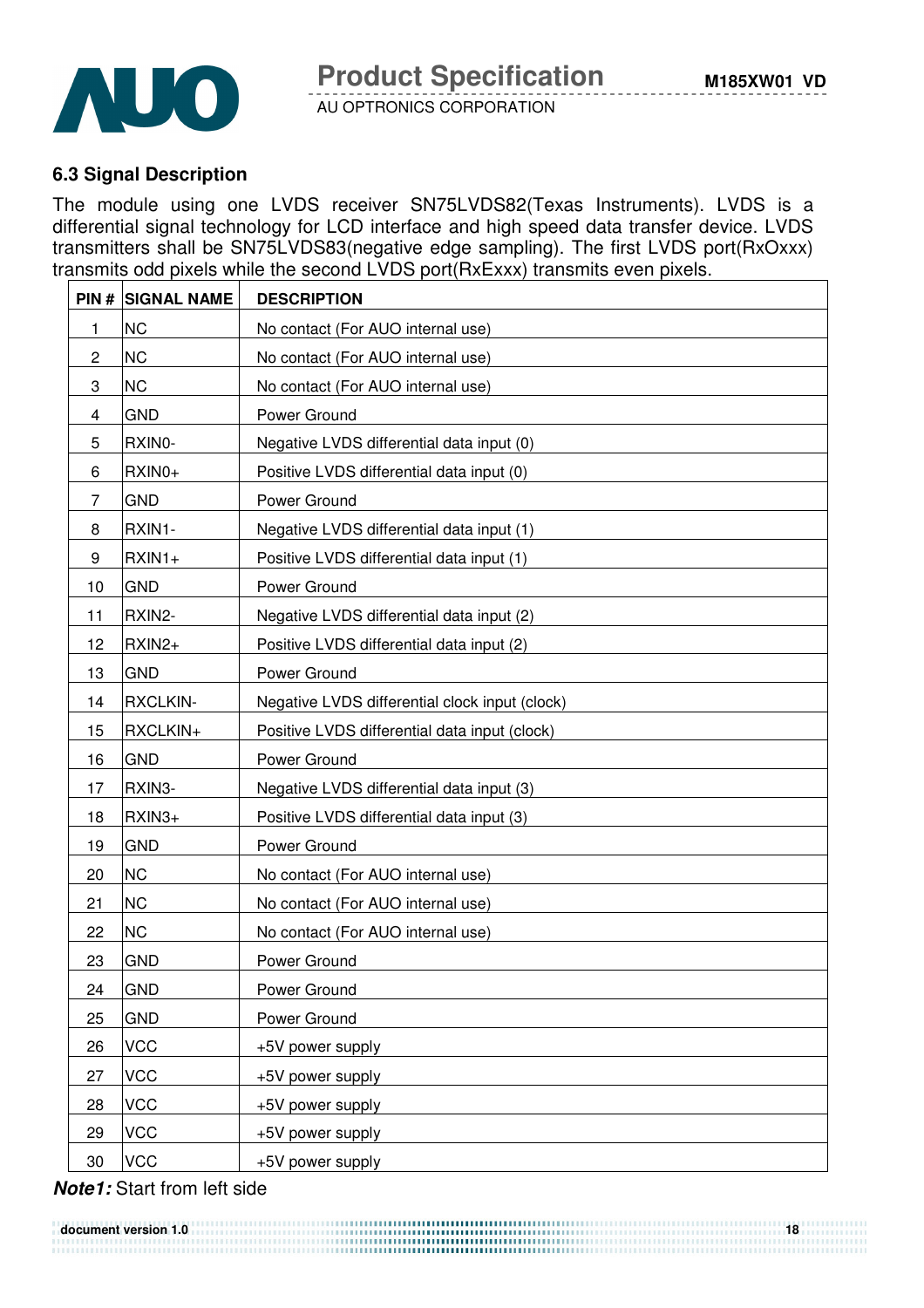

# **Product Specification**

**M185XW01 VD**

AU OPTRONICS CORPORATION



Note2: Input signals of clock shall be the same timing. Note3: Please follow TV VESA Pin Assignment.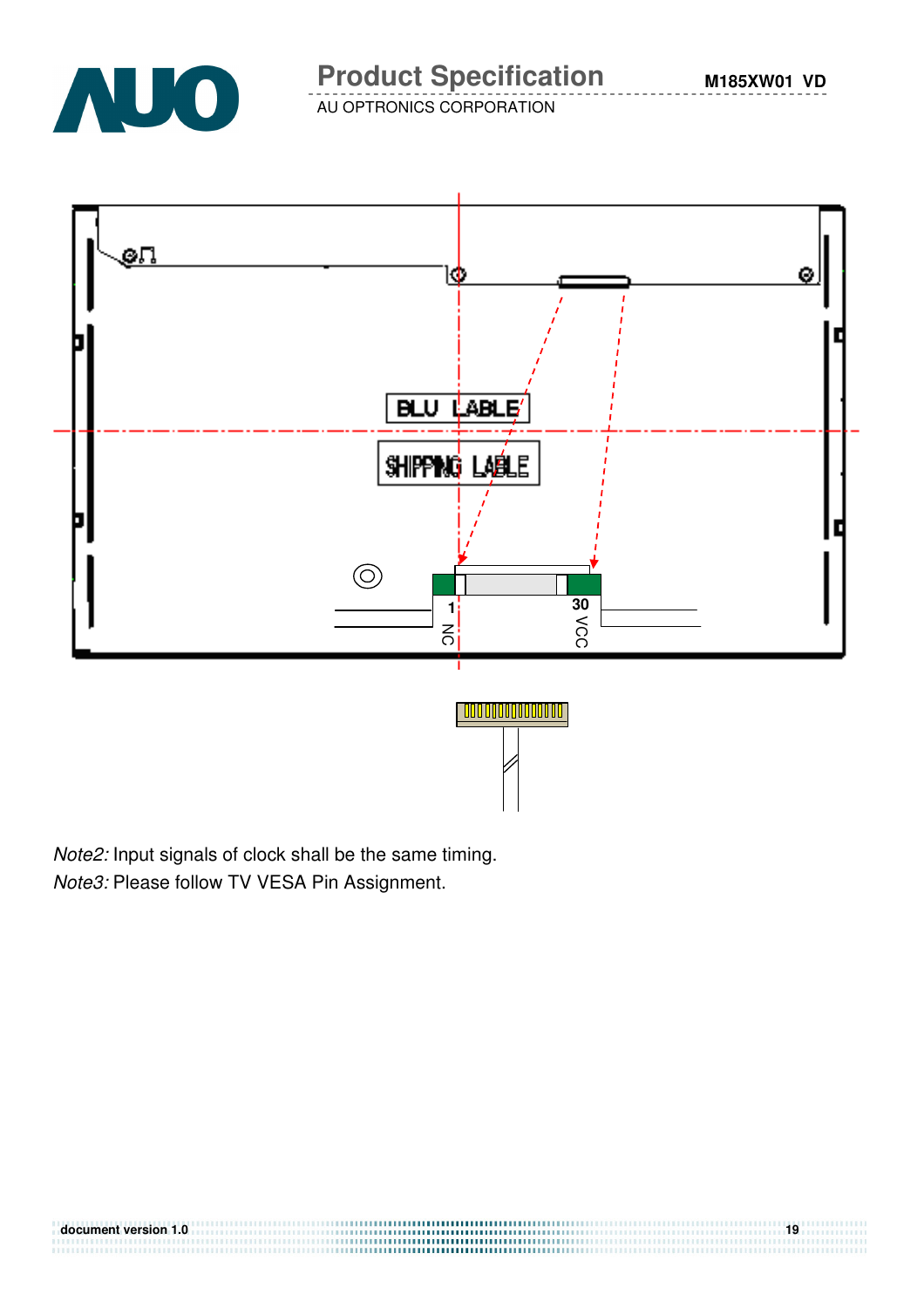

## **6.4 Timing Characteristics**

Basically, interface timing described here is not actual input timing of LCD module but close to output timing of SN75LVDS82DGG (Texas Instruments) or equivalent.

| Signal            | <b>Item</b>       | <b>Symbol</b> | Min  | <b>Typ</b> | <b>Max</b> | Unit       |
|-------------------|-------------------|---------------|------|------------|------------|------------|
|                   | Period            | Tv            | 776  | 808        | 1023       | Th         |
|                   | Active            | Tdisp(v)      | 768  | 768        | 768        | Th         |
| <b>V-section</b>  | <b>Blanking</b>   | Tblk(v)       | 8    | 40         | 255        | Th         |
|                   | Period            | Th            | 1416 | 1606       | 2047       | Tclk       |
|                   | Active            | Tdisp(h)      | 1366 | 1366       | 1366       | Tclk       |
| <b>H</b> -section | <b>Blanking</b>   | Tblk(h)       | 50   | 240        | 681        | Tclk       |
|                   | Period            | Tclk          |      | 12.8       |            | ns         |
| <b>Clock</b>      | Frequency         | Freq          |      | 78         | 90         | <b>MHz</b> |
| <b>Frame Rate</b> | <b>Frame Rate</b> | F             | 50   | 60         | 75         | Hz         |

**document version 1.0 20**

.......................

**Note1 :** DE mode only

**Note2 :** Clock Frequency 90MHz(Max.)= 1416(H)\*847(V)\*75Hz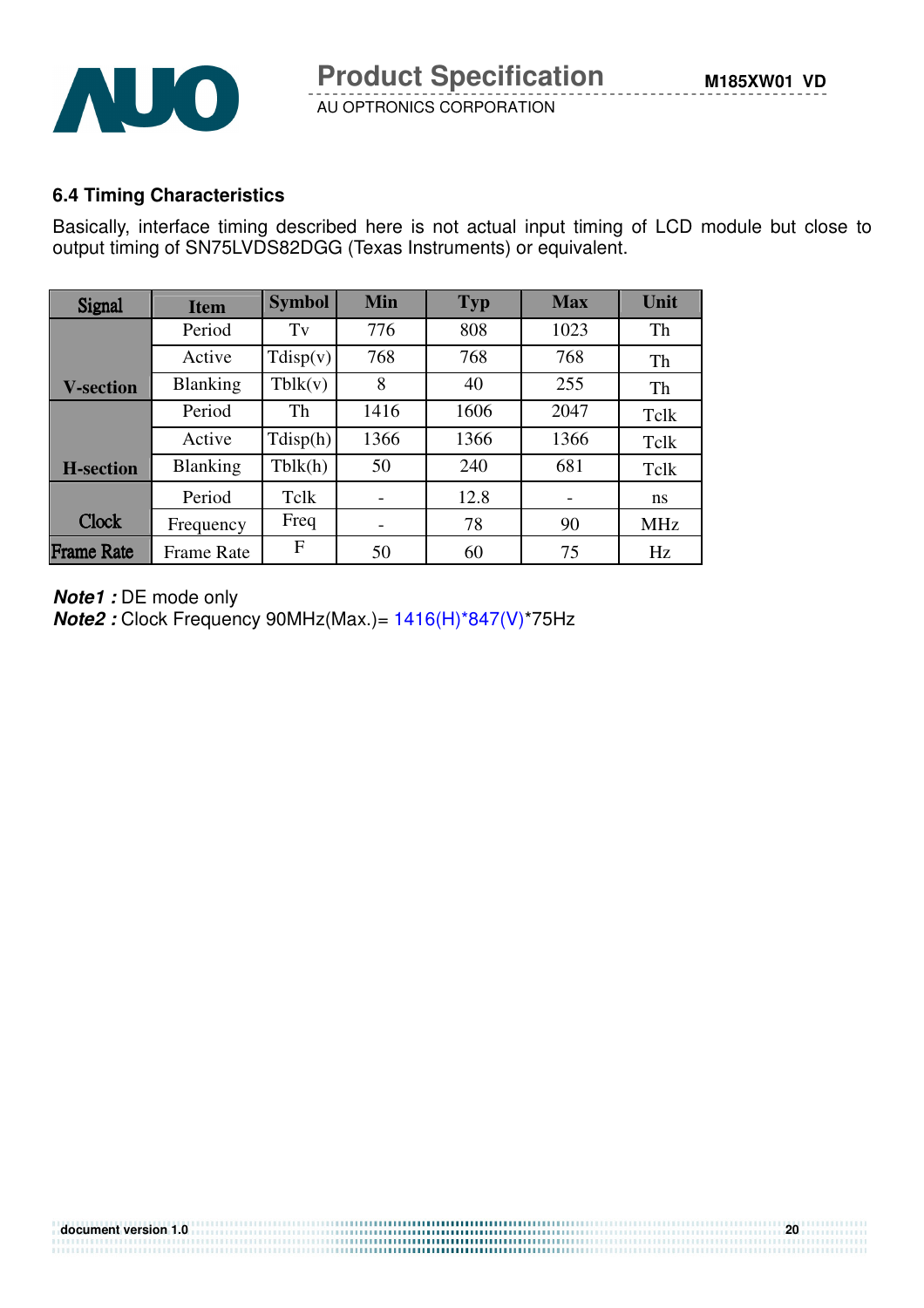

## **6.5 Timing diagram**

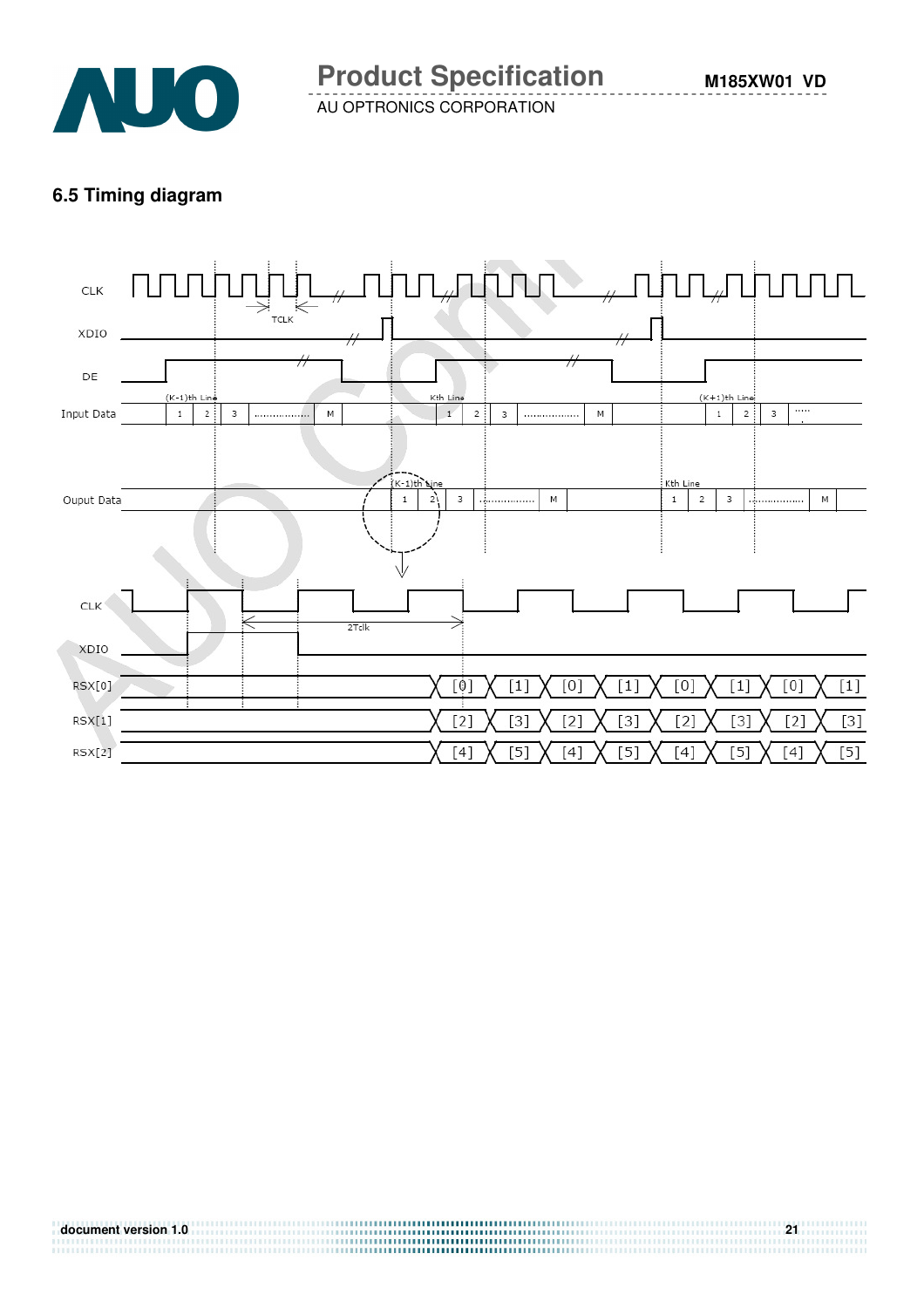

## **6.6 Power ON/OFF Sequence**

VDD power and lamp on/off sequence are as follows. Interface signals are also shown in the chart. Signals from any system shall be Hi-Z state or low level when VDD is off.



|                  | Value        |                          |        |  |
|------------------|--------------|--------------------------|--------|--|
| <b>Parameter</b> | Min.<br>Max. |                          | Unit   |  |
| Τ1               | 0.5          | 10                       | [msec] |  |
| T <sub>2</sub>   | 0            | 50                       | [msec] |  |
| T <sub>3</sub>   | 500          | $\overline{\phantom{a}}$ | [msec] |  |
| T4               | 200          |                          | [msec] |  |
| T <sub>5</sub>   | 0            | 50                       | [msec] |  |
| Т6               | 1000         |                          | [msec] |  |

**document version 1.0 22**

.........................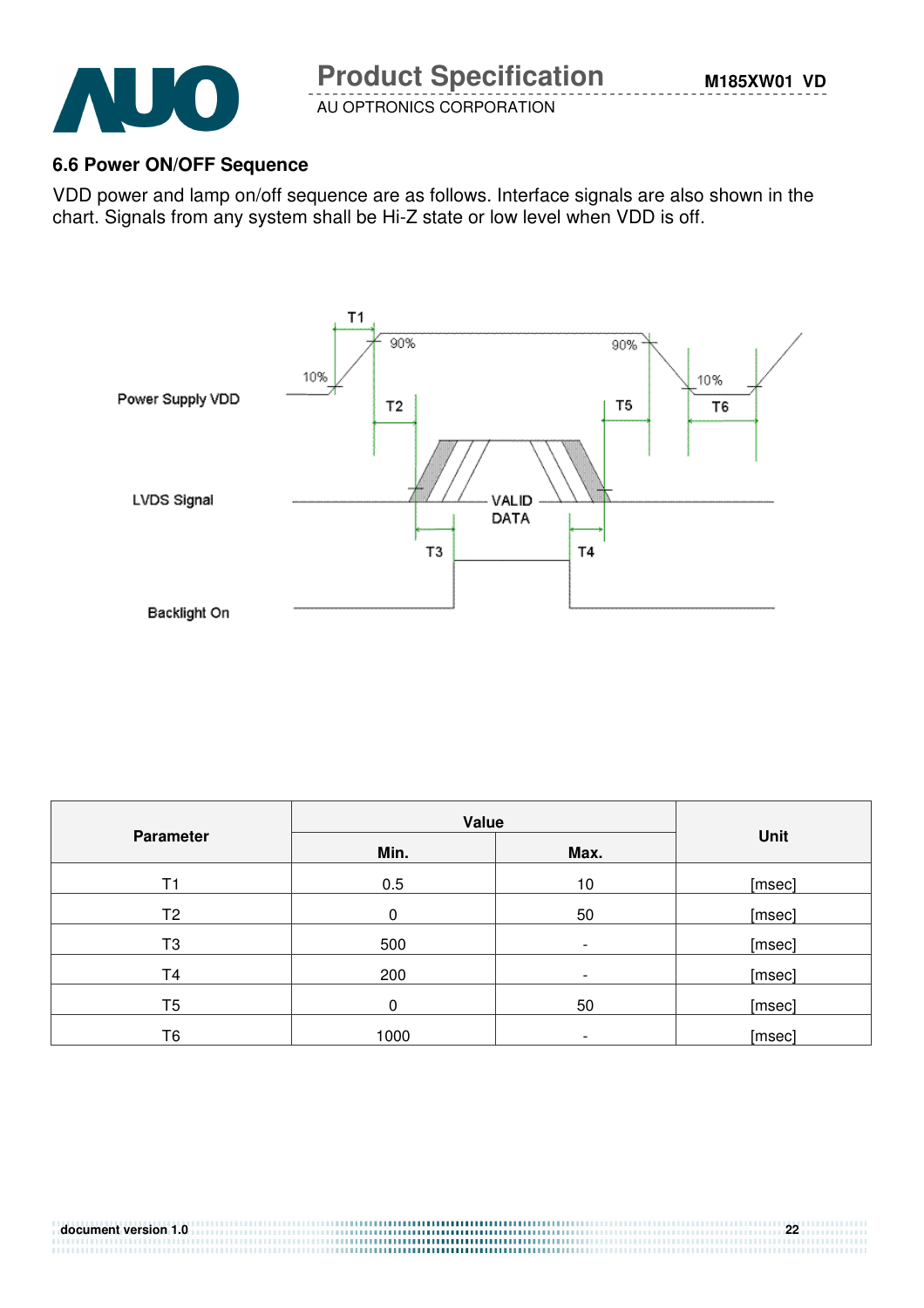

## **7.0 Connector & Pin Assignment**

Physical interface is described as for the connector on module. These connectors are capable of accommodating the following signals and will be following components.

## **7.1 TFT LCD Module**

| <b>Connector Name / Designation</b> | Interface Connector / Interface card                        |
|-------------------------------------|-------------------------------------------------------------|
| Manufacturer                        | JAE or STARCONN                                             |
| <b>Type Part Number</b>             | FI-XPB30SRL-HF11(JAE) / 093F30-00T01A-M4(STARCONN)          |
| Mating Housing Part Number          | FI-X30HL(JAE) (Locked Type)<br>FI-X30H (JAE)(Unlocked Type) |

## **7.1.1 Pin Assignment**

| Pin#           | <b>Signal Name</b> | Pin#           | <b>Signal Name</b> |
|----------------|--------------------|----------------|--------------------|
| 1              | <b>NC</b>          | $\overline{2}$ | <b>NC</b>          |
| 3              | <b>NC</b>          | $\overline{4}$ | <b>GND</b>         |
| 5              | RXINO-             | 6              | RXIN0+             |
| $\overline{7}$ | <b>GND</b>         | 8              | RXIN1-             |
| 9              | $RXIN1+$           | 10             | <b>GND</b>         |
| 11             | RXIN2-             | 12             | RXIN2+             |
| 13             | <b>GND</b>         | 14             | <b>RXCLKIN-</b>    |
| 15             | RXCLKIN+           | 16             | <b>GND</b>         |
| 17             | RXIN3-             | 18             | RXIN3+             |
| 19             | <b>GND</b>         | 20             | <b>NC</b>          |
| 21             | <b>NC</b>          | 22             | <b>NC</b>          |
| 23             | <b>GND</b>         | 24             | <b>GND</b>         |
| 25             | <b>GND</b>         | 26             | <b>VCC</b>         |
| 27             | <b>VCC</b>         | 28             | <b>VCC</b>         |
| 29             | <b>VCC</b>         | 30             | <b>VCC</b>         |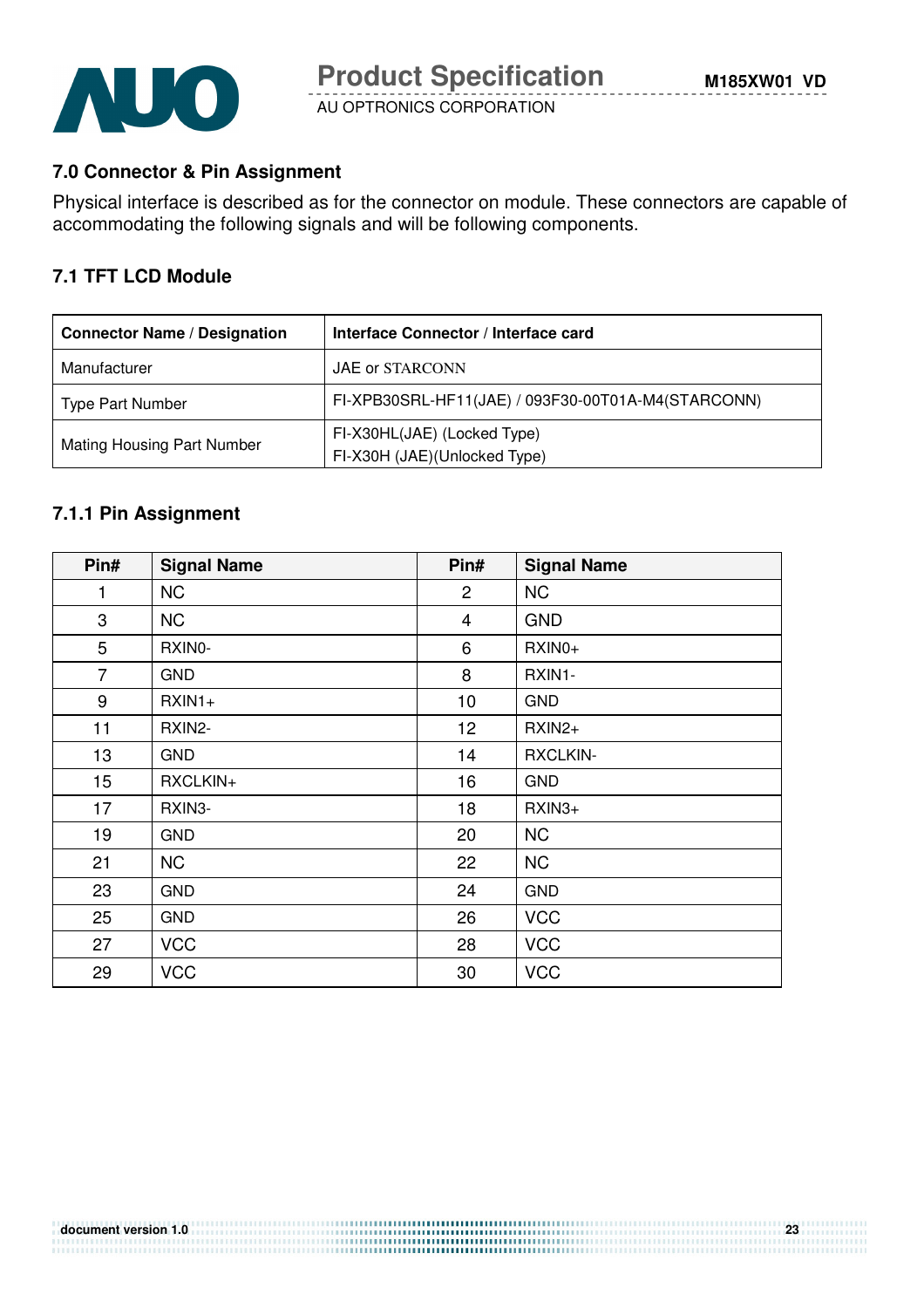

## **7.2 Recommend connector for Backlight Unit**

This connector is mounted on the monitor system board for LED light-bar Wire mating.

| Connector Name / Designation | <b>Driver Board Connector</b> |
|------------------------------|-------------------------------|
| Manufacturer                 | <b>CviLux Corpration</b>      |
| Mating Type Part Number      | CI1406M1HRB-NH                |

#### **7.2.1 Pin assignment**

| Pin no.                    | <b>Signal name</b>  |  |
|----------------------------|---------------------|--|
| IRLED (current out)        |                     |  |
|                            | IRLED (current out) |  |
|                            | VLED (voltage in)   |  |
|                            | VLED (voltage in)   |  |
| <b>IRLED</b> (current out) |                     |  |
| IRLED (current out)        |                     |  |

**document version 1.0 24**

.............................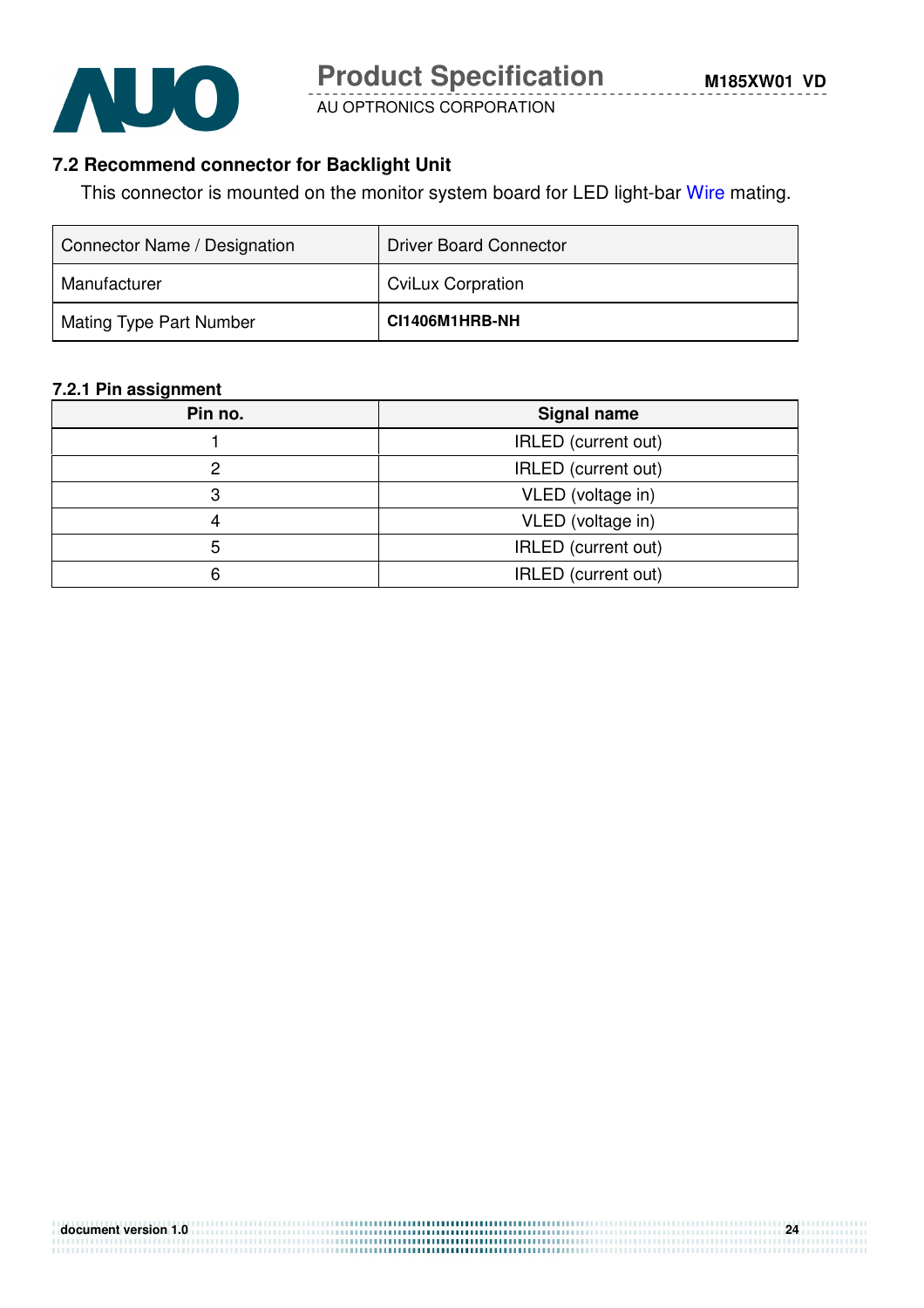

## **8.0 Reliability Test**

Environment test conditions are listed as following table.

| <b>Items</b>                             | <b>Required Condition</b>                                                                                                      | <b>Note</b>    |
|------------------------------------------|--------------------------------------------------------------------------------------------------------------------------------|----------------|
| Temperature Humidity Bias (THB)          | Ta= $50^{\circ}$ C, 80%RH, 300 hours                                                                                           |                |
| High Temperature Operation (HTO)         | Ta= $50^{\circ}$ C, 50%RH, 300 hours                                                                                           |                |
| Low Temperature Operation (LTO)          | Ta= $0^{\circ}$ C, 300 hours                                                                                                   |                |
| High Temperature Storage (HTS)           | Ta= $60^{\circ}$ C, 300 hours                                                                                                  |                |
| Low Temperature Storage (LTS)            | Ta= $-20^{\circ}$ C, 300 hours                                                                                                 |                |
| <b>Vibration Test</b><br>(Non-operation) | Acceleration: 1.5 Grms<br>Wave: Random<br>Frequency: 10 - 200 Hz<br>Sweep: 30 Minutes each Axis (X, Y, Z)                      |                |
| <b>Shock Test</b><br>(Non-operation)     | Acceleration: 50 G<br>Wave: Half-sine<br>Active Time: 20 ms<br>Direction: $\pm X$ , $\pm Y$ , $\pm Z$ (one time for each Axis) |                |
| Drop Test                                | Height: 60 cm, package test                                                                                                    |                |
| Thermal Shock Test (TST)                 | $-20^{\circ}$ /30min, 60 $^{\circ}$ /30min, 100 cycles                                                                         | 1              |
| On/Off Test                              | On/10sec, Off/10sec, 30,000 cycles                                                                                             |                |
|                                          | Contact Discharge: $\pm$ 8KV, 150pF(330 $\Omega$ ) 1sec,<br>8 points, 25 times/ point.                                         | $\overline{2}$ |
| ESD (Electro Static Discharge)           | Air Discharge: $\pm$ 15KV, 150pF(330 $\Omega$ ) 1sec<br>8 points, 25 times/ point.                                             |                |
| <b>Altitude Test</b>                     | Operation:10,000 ft<br>Non-Operation:30,000 ft                                                                                 |                |

**Note 1:** The TFT-LCD module will not sustain damage after being subjected to 100 cycles of rapid temperature change. A cycle of rapid temperature change consists of varying the temperature from  $-20^{\circ}$  to 60 $^{\circ}$ C, and back again. Power is not applied during the test. After temperature cycling, the unit is placed in normal room ambient for at least 4 hours before power on.

**Note 2**: EN61000-4-2, ESD class B: Certain performance degradation allowed

No data lost Self-recoverable No hardware failures.

**document version 1.0 25**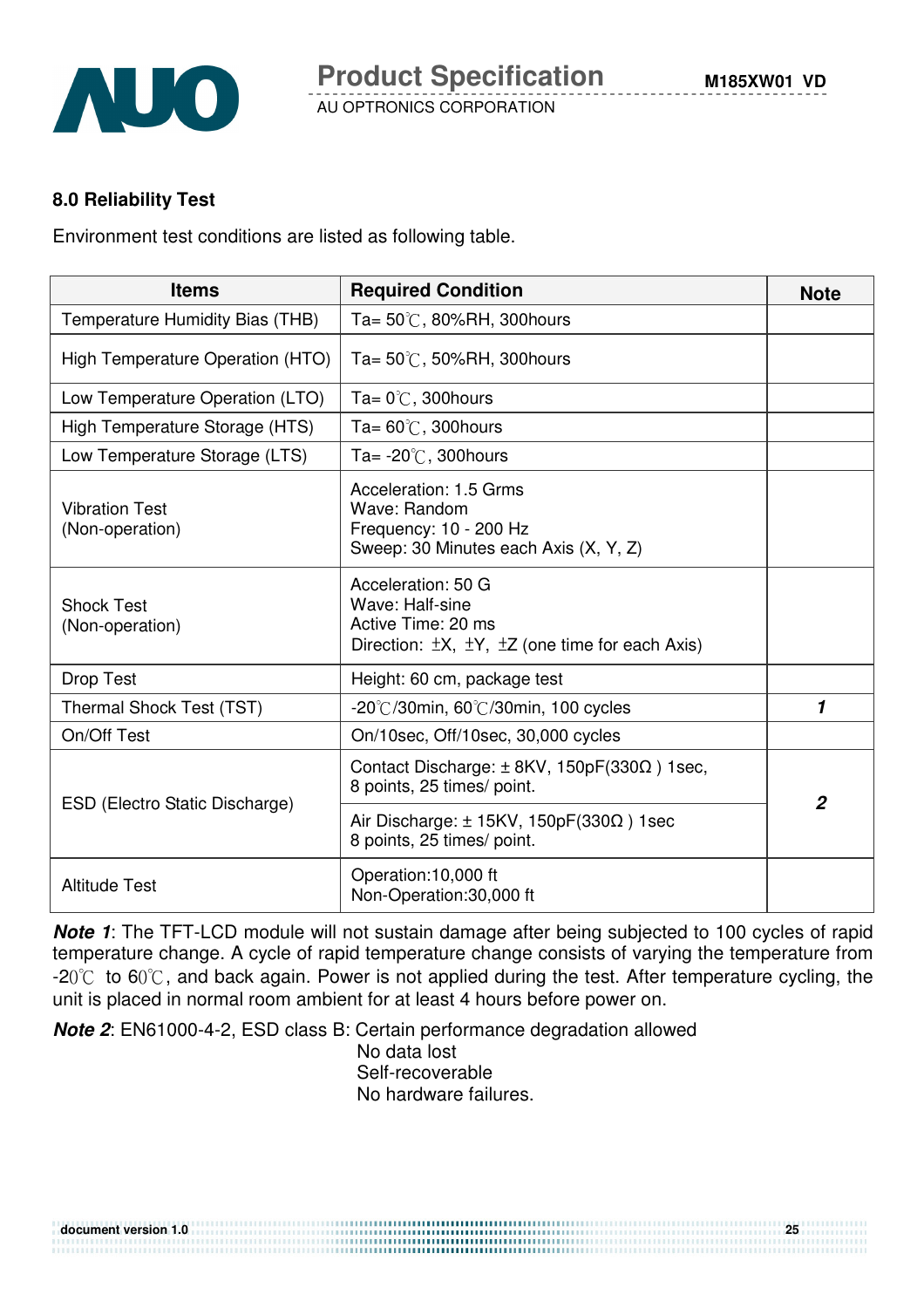

**M185XW01 VD**

AU OPTRONICS CORPORATION

## **9.0 Shipping Label**

The label is on the panel as shown below:



**Note 1:** For Pb Free products, AUO will add **but for identification**.

**Note 2:** For RoHS compatible products, AUO will add **RoHS** for identification.

**Note 3:** For China RoHS compatible products, AUO will add **6** for identification.

**Note 4:** The Green Mark will be presented only when the green documents have been ready by AUO Internal Green Team.

**10.0 Mechanical Characteristics**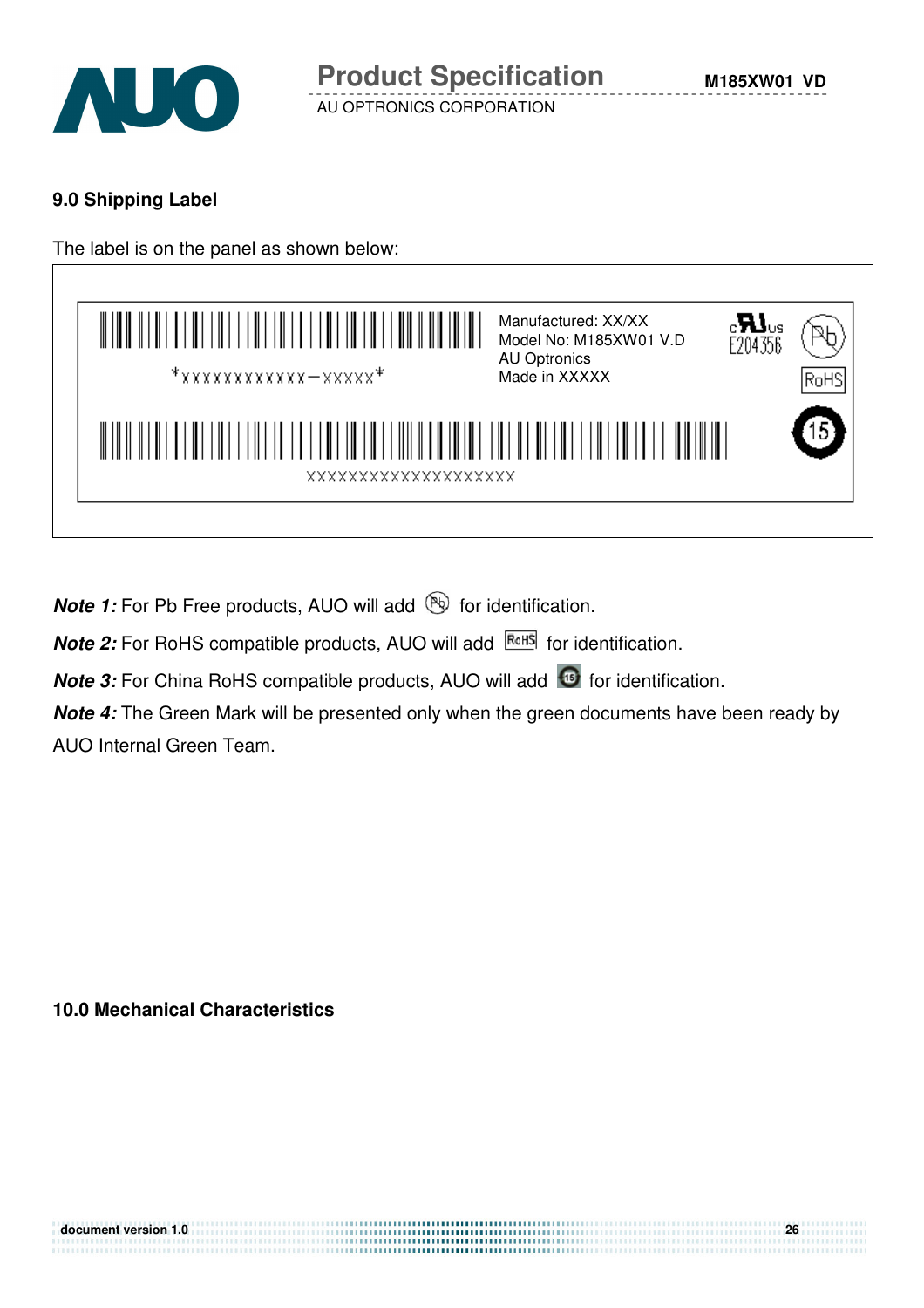

# **Product Specification**

**M185XW01 VD**

AU OPTRONICS CORPORATION

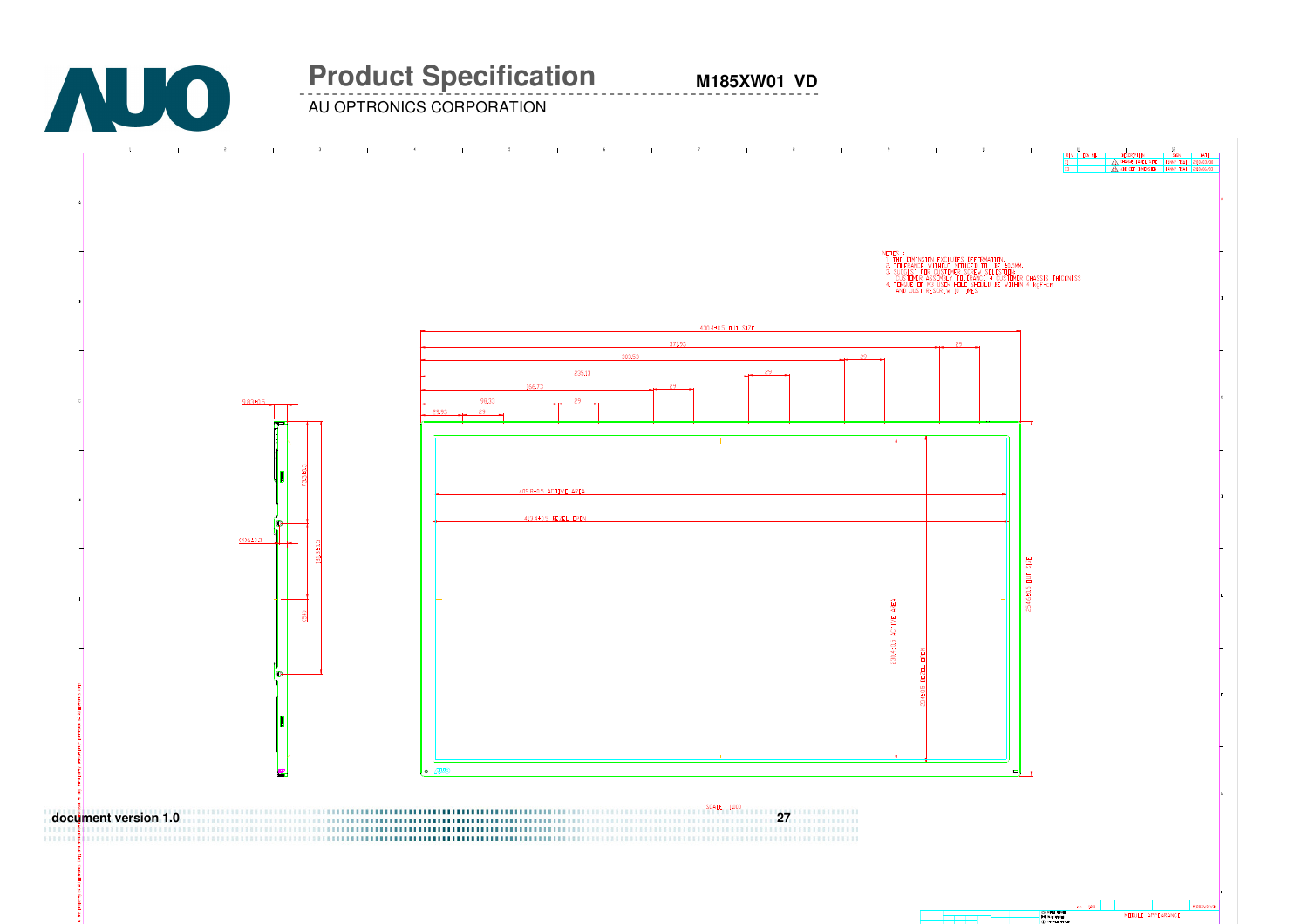

# **Product Specification**

**M185XW01 VD**

AU OPTRONICS CORPORATION

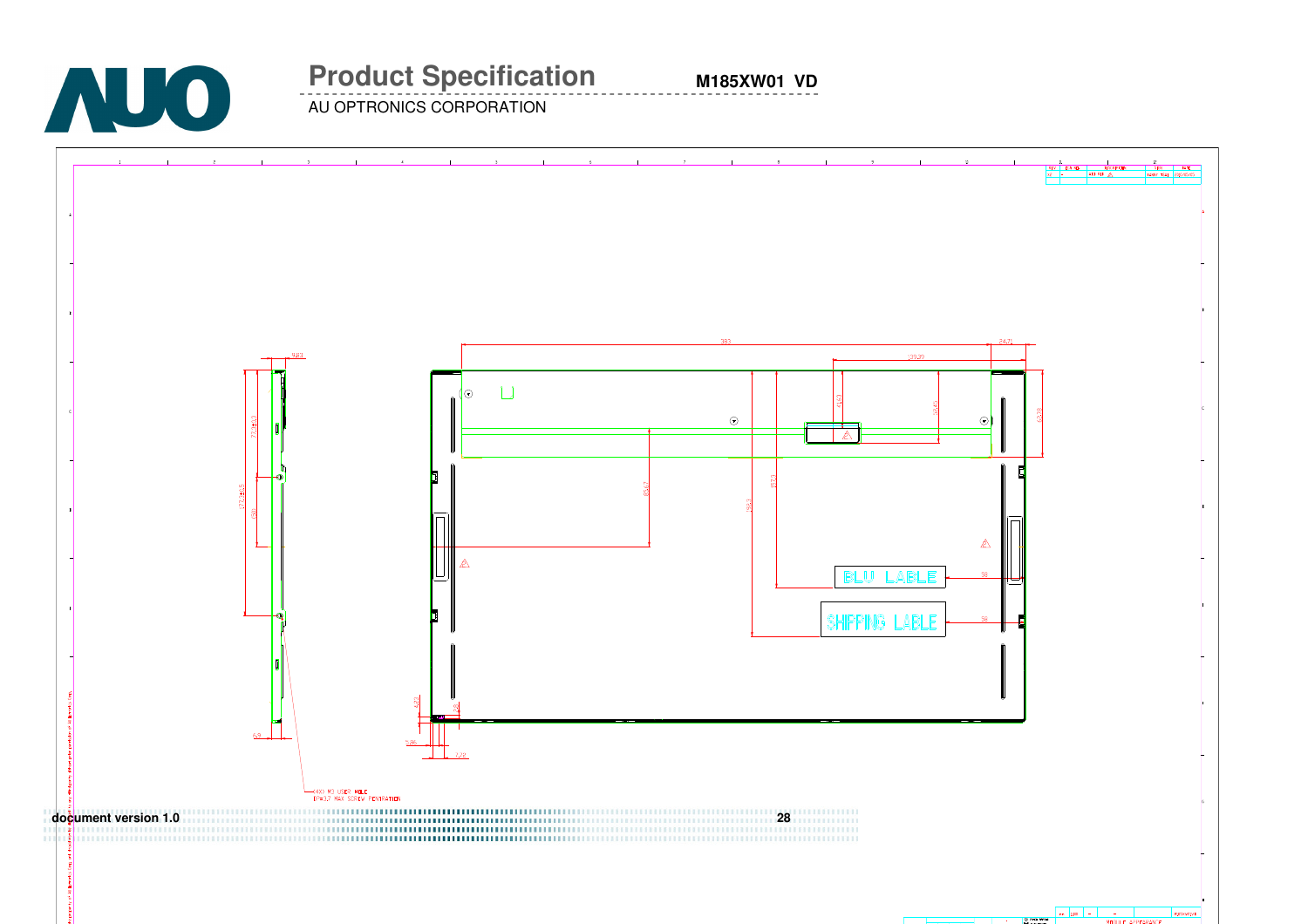